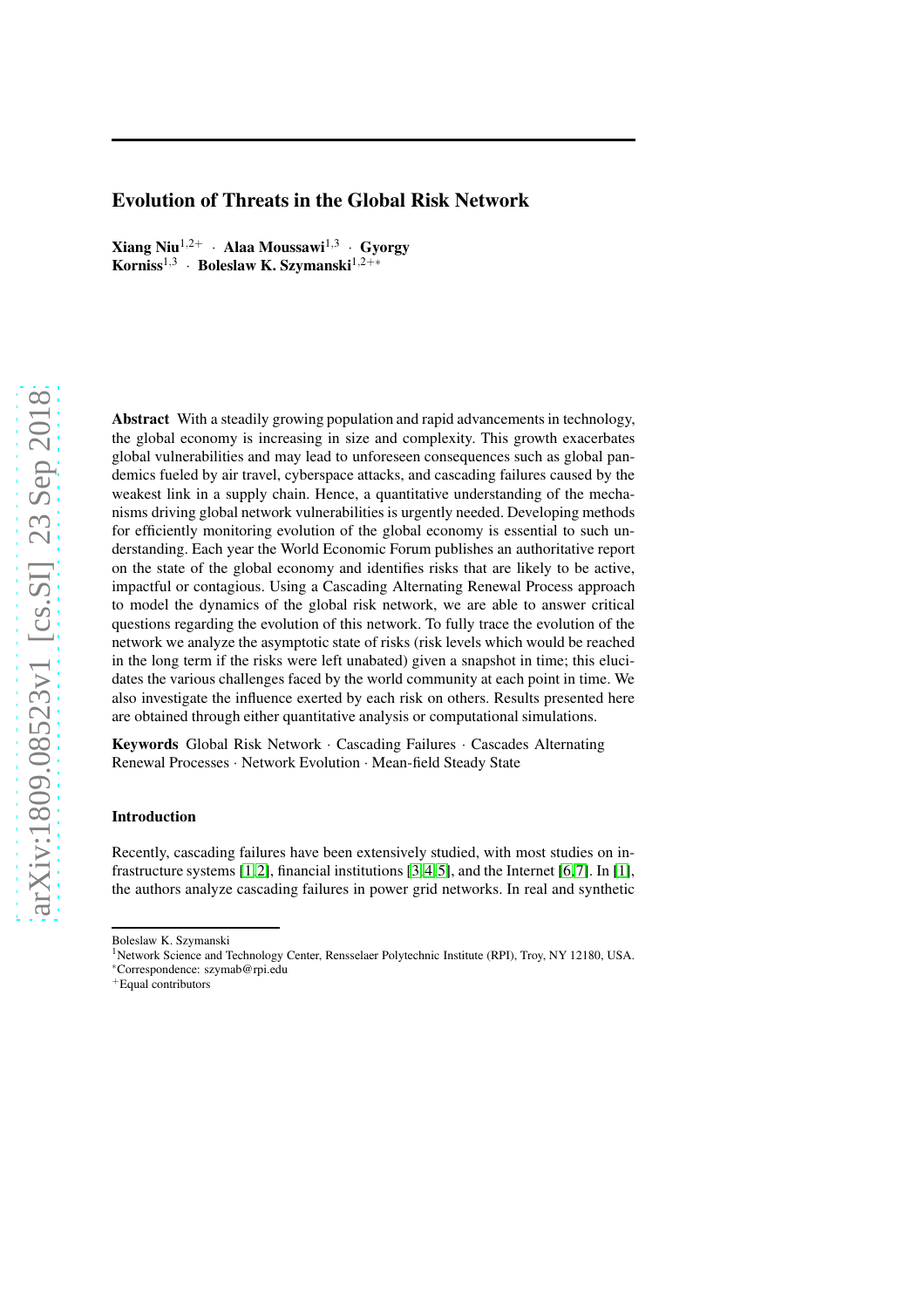spatial systems, they study properties of failures and strategies to reduce the corresponding damages. In either single-node or multi-nodes cases, the damage caused by attacks is weakly correlated with network properties, such as node degree or initial state load. They also test different mitigation strategies and various combinations of node failures. Knowing in advance a set of failing nodes and damage incurred by every single-node failure, they are able to predict the damage caused by sets of multinode failures. That is because, in the multi-node failure, the node with the highest damage dominates the entire multi-node cascading failure. Authors in [\[2\]](#page-25-1) also focus on blackout cascading failure mechanisms. Studying the real blackouts from a few countries, they find that frequencies of blackouts exhibit a power-law distribution in agreement with the scale-free property of complex networks. The authors' power system model suggests that the real power system gradually reaches a critical point.

In the area of financial institutions, authors in [\[3\]](#page-25-2) discuss the failures of banking ecosystems. Inspired by models from food webs and disease networks, the authors apply an analogous model in financial networks to reduce risks. In [\[4\]](#page-26-0), the authors study the contagion in the financial market. They mainly focus on the robustness of asset market liquidity. With a novel model based on the Poisson random graph in the banking system, they find that high average degree of nodes increases both the probability of transmission and the speed of contagion. Using the feedback-centrality, the authors in [\[5\]](#page-26-1) propose a DebtRank to find the critical nodes that play the most important role in the systemic failure of financial networks. They studied a real dataset from Fed emergency loans program and detected 22 institutions that were critical to 2008- 2010 crises. They also find that some small institutions can be important because of their high centralities in the network. Unlike here, the authors do not even attempt to match the model with historical data. In [\[8,](#page-26-4)[9,](#page-26-5)[10,](#page-26-6)[11\]](#page-26-7), the authors observe historical correlations between stock prices and build stock dependency networks. They also consider events that may affect the stock market such as "tsunami in Japan". In their node failure analysis, they mainly focus on the failure of one industry and test the system tolerance of such failure. In summary, the research in the above papers targets the cascade failures in the global financial market.

Some other analyses are related to the cascade failure of the Internet. In [\[6\]](#page-26-2), the authors analyze the fault-tolerance of Internet service. They establish that Internet failures are mainly caused by operator errors and suggest the use of extensive online testing to reduce the failure rates. In [\[7\]](#page-26-3), the authors find that the latent errors are likely to accumulate within the Internet services and cause chain reaction cascades. In [\[12\]](#page-26-8), the authors analyze spontaneous recovery from cascading failures of economy. In their model, a node can fail independently or by external causes. All nodes have the same internal failure probability so the authors can solve the model using mean-field equation.

Only a few of studies discussed above focus on the cascades of global risks [\[13,](#page-26-9) [14\]](#page-26-10). Yet, the global risks impact highly global economy and lives of countless people. Hence, there is an urgent need to study and understand global risk network. Here, we model such network using a Cascading Alternating Renewal Processes (CARP) [\[13,](#page-26-9) [14,](#page-26-10)[15\]](#page-26-11). In the model, a system alternates between active and passive states, denoted by 1 and 0 respectively. An active risk represents a failed node, while a passive risk corresponds to a fully operational node. State transitions are instantaneous. They are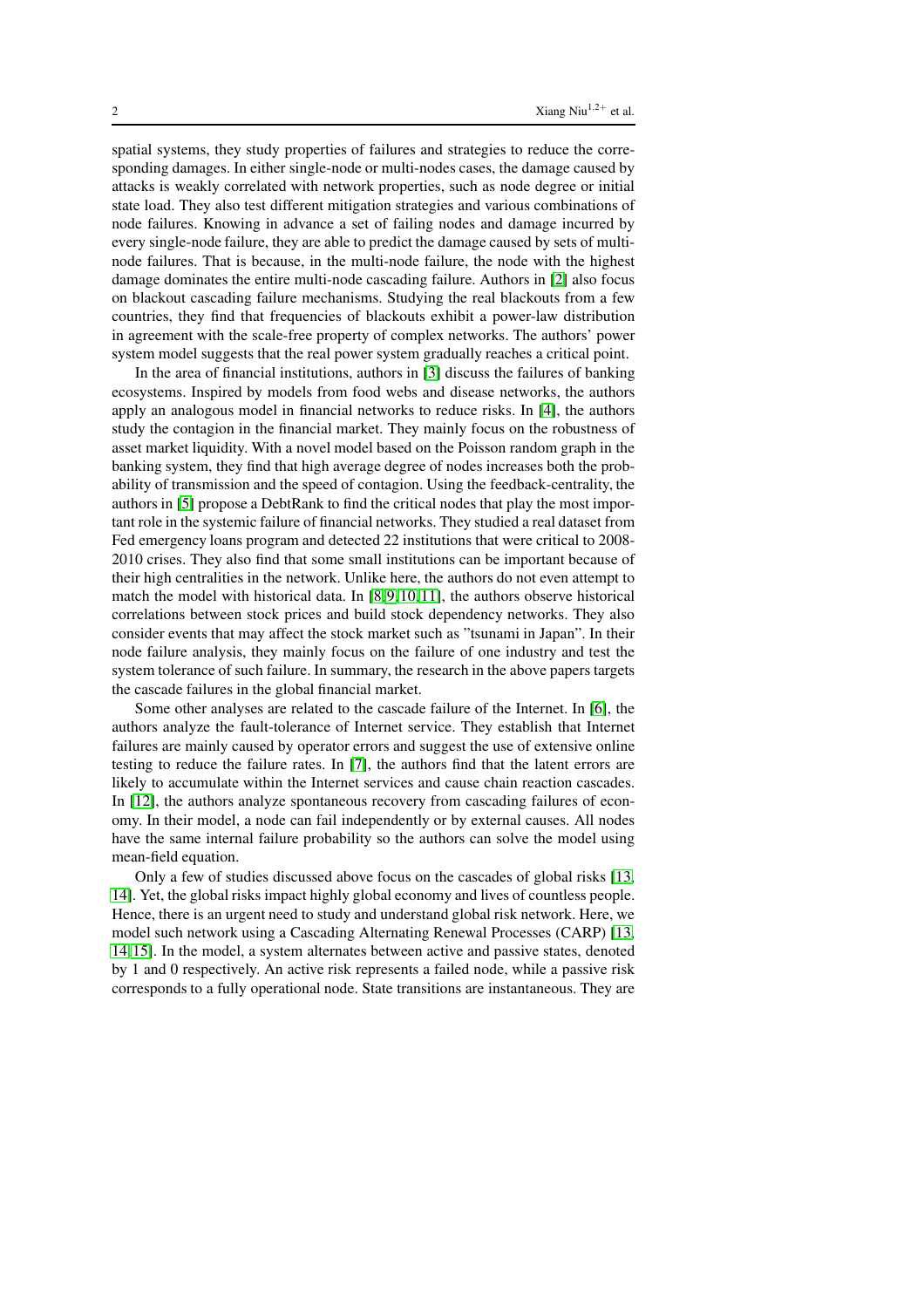triggered by non-homogeneous Poisson processes [\[13\]](#page-26-9). Given the complexity of realworld network interactions and node specific dynamics, the processes causing state transitions may be observable, or latent. The latent processes are not directly observable, only their combined effect, a state transition, is. In the global risk model, the latent processes are categorized as endogenous (caused internally at the node) or exogenous (caused by neighboring active risk node) Poisson processes. Their parameters are recovered by maximum likelihood estimation from the records of historical events.

The risks listed in the WEF Global Risk Reports [\[16,](#page-26-12)[17,](#page-26-13)[18,](#page-26-14)[19,](#page-26-15)[20\]](#page-26-16) constantly change; new risks arise and are added to the network, while existing active risks either continue to be a threat and remain in the network, or, thanks to the response of threatened governments and industry, decline in importance and are removed. This evolution causes continuous changes in the global risks and their probabilities, and leads to an annual revision of the list of risks present in the network. However, if left unabated, the global risk network would approach the steady state, in which some risk will be active much more frequently making their threats much more pronounced than in the initial state. These considerations motivate us not to compare the states of the global risk network at fixed points in time. Instead, we compare the steady states to which these initial states would evolve if no changes to the system had been introduced. Looking at the steady states accentuates the different challenges that the well-being and stability of the global risks network has faced at each reported point in the time.

The CARP model has been successfully applied to analyze cascading failures of global risks in [\[13\]](#page-26-9) by taking into account the interconnectivity and interdependence among risks. This model is also used here to analyze the evolution of the global risk network. Furthermore, in [\[14\]](#page-26-10), the authors investigate the asymptotic normality of the MLE procedure used to find the most likely model parameters in CARP. They demonstrate that this property is preserved in the presence of latent processes causing state transitions. We use this property here to bind the error of model parameter recovery in the global risk network.

In the following sections of the paper we analyze evolution of risks over the years 2013-2017. Some of these results were presented in [\[21\]](#page-26-17) but they were limited to two points in time, year 2013 and year 2017. Hence, the number of the results and points of evolution presented here more than doubled. Consequently, all the analyses and evaluations were expanded accordingly. In particular, we first present the annual evolution of the risk network itself from 2013 to 2017. We also show how the definitions of risks themselves change and how we deal with these changes. Finally, we present and discuss how steady states of risks evolve annually.

#### Models

#### CARP

The CARP model for the global risk network contains two primary types of Poisson processes: two latent passive risk activation processes and a directly observable active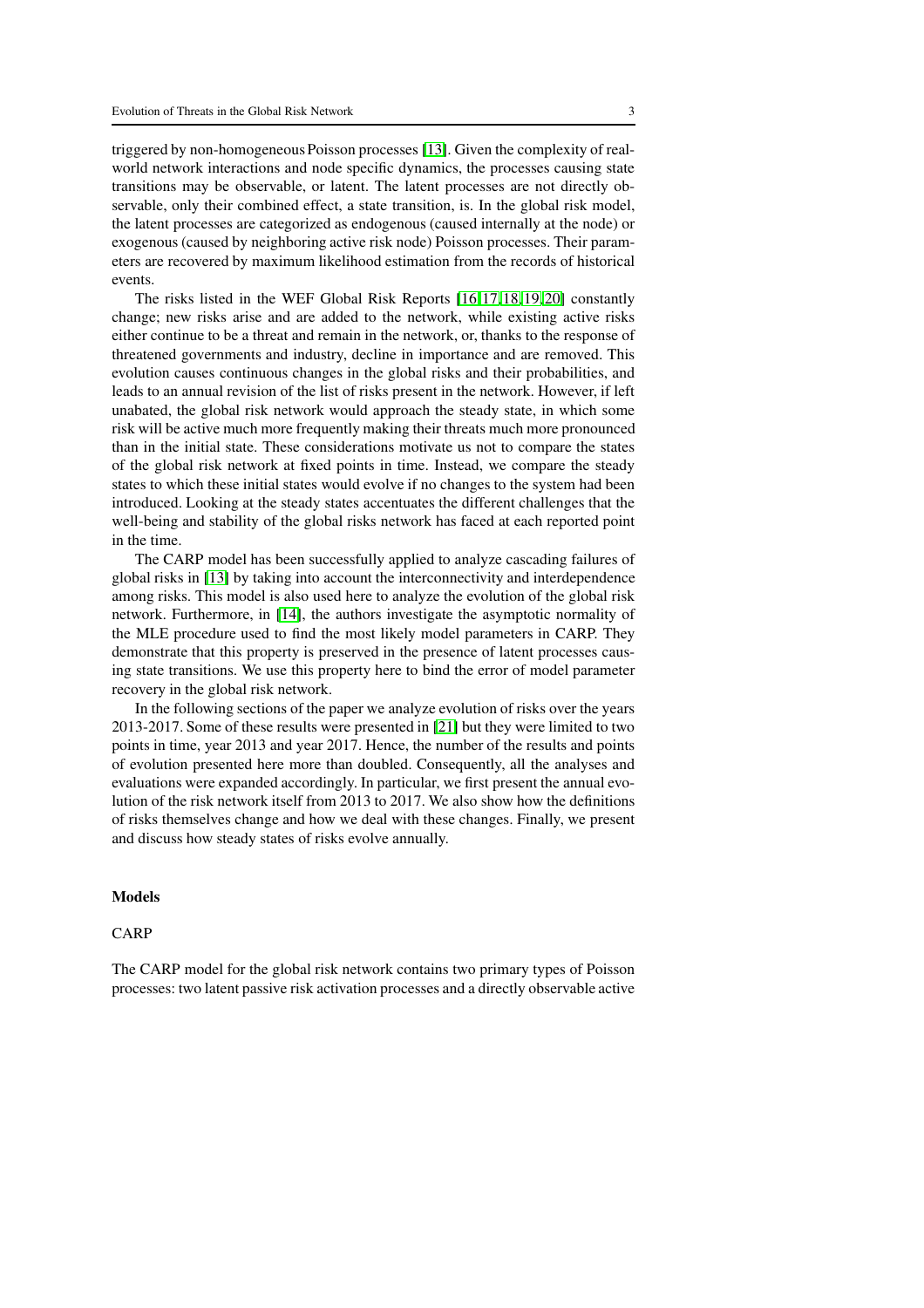risk continuation process. Here, we further subdivide the passive risk activation type into internal activation and external activation. We assume that the active risk continuation process is always triggered internally. The corresponding Poisson processes are defined as follows [\[13\]](#page-26-9).

- Passive risk with internal activation: a passive risk *i* is activated internally with intensity  $\lambda_i^{int}$ . The Poisson probability of transition over one time unit is  $p_i^{int}$  $1-e^{-\lambda_i^{int}}$ .
- Passive risk with external activation: a passive risk *i* is activated externally by the neighboring active risk *j* with intensity  $\lambda_{ji}^{ext}$ . The corresponding Poisson probability is  $p_{ji}^{ext} = 1 - e^{-\lambda_{ji}^{ext}}$ .
- Active risk continuation: an active risk *i* continues its activity for the next time unit internally with intensity  $\lambda_i^{con}$ . The corresponding Poisson probability is  $p_i^{con}$  $1 - e^{-\lambda_i^{con}} = 1 - p_i^{rec}$ , where  $p_i^{rec}$  denotes probability of recovery in a time unit from an active risk *i*.

Using the likelihood *l<sup>i</sup>* for each risk *i* provided by experts in the WEF Global Risk Reports [\[16,](#page-26-12)[17,](#page-26-13)[18,](#page-26-14)[19,](#page-26-15)[20\]](#page-26-16), we obtain a normalized likelihood *L<sup>i</sup>* , which indicates how likely a risk *i* is to be active by logarithmic transformation  $\lambda_i^{int} = -\alpha \ln(1 - L_i)$ ,  $\lambda_{ji}^{ext} = -\beta \ln(1 - L_i)$ ,  $\lambda_i^{con} = -\gamma \ln(1 - L_i)$  [\[13\]](#page-26-9) getting:

<span id="page-3-0"></span>
$$
p_i^{int} = 1 - (1 - L_i)^{\alpha}
$$
  
\n
$$
p_{ji}^{ext} = 1 - (1 - L_i)^{\beta}
$$
  
\n
$$
p_i^{con} = 1 - (1 - L_i)^{\gamma}.
$$
  
\n(1)

The advantage of Eq. [1](#page-3-0) is that the probabilities of the three Poisson processes are defined only by a normalized likelihood  $L_i$  and model parameters  $\alpha, \beta, \gamma$ . These parameters are needed because while humans can often adequately estimate relative probabilities by crowd sourcing, they usually are less precise in predicting absolute probabilities. By providing a mapping from likelihood to probabilities based on the most likely values of the model parameters obtained through MLE procedure [\[22\]](#page-26-18) they model over historical data, we account for expert biases that may render the absolute probabilities inaccurate, while extracting relevant information from the relative estimations of the likelihoods.

After combining the probabilities of all possible transitions of the Poisson processes in the risk network, we obtain the state transition probabilities [\[13\]](#page-26-9) as

<span id="page-3-1"></span>
$$
P_i(t)^{0 \to 1} = 1 - (1 - p_i^{int}) \prod_{j \in N_i} (1 - p_{ji}^{ext})
$$
  

$$
P_i(t)^{1 \to 0} = p_i^{rec}.
$$
 (2)

where  $P_i(t)^{s_1 \rightarrow s_2}$  represents the probability of a state transition from state  $s_1$  to state  $s_2$  for risk *i* at time *t*, while  $N_i$  represents the set of neighbors of risk *i* that were active at time  $t - 1$ .

The specific state transition probability of all risks over one time unit is  $\overrightarrow{S(t)}$  =  $\prod_{i=1}^{R} P_i(t)^{s_i(t)\to s_i(t+1)}$ , where we sum over all *R* risks. The likelihood of the sequence of state transition of all risks is  $L(\overrightarrow{S(1)}, \overrightarrow{S(2)}, ..., \overrightarrow{S(T)}) = \prod_{t=1}^{T-1} \prod_{i=1}^{R} P_i(t)^{s_i(t) \to s_i(t+1)}$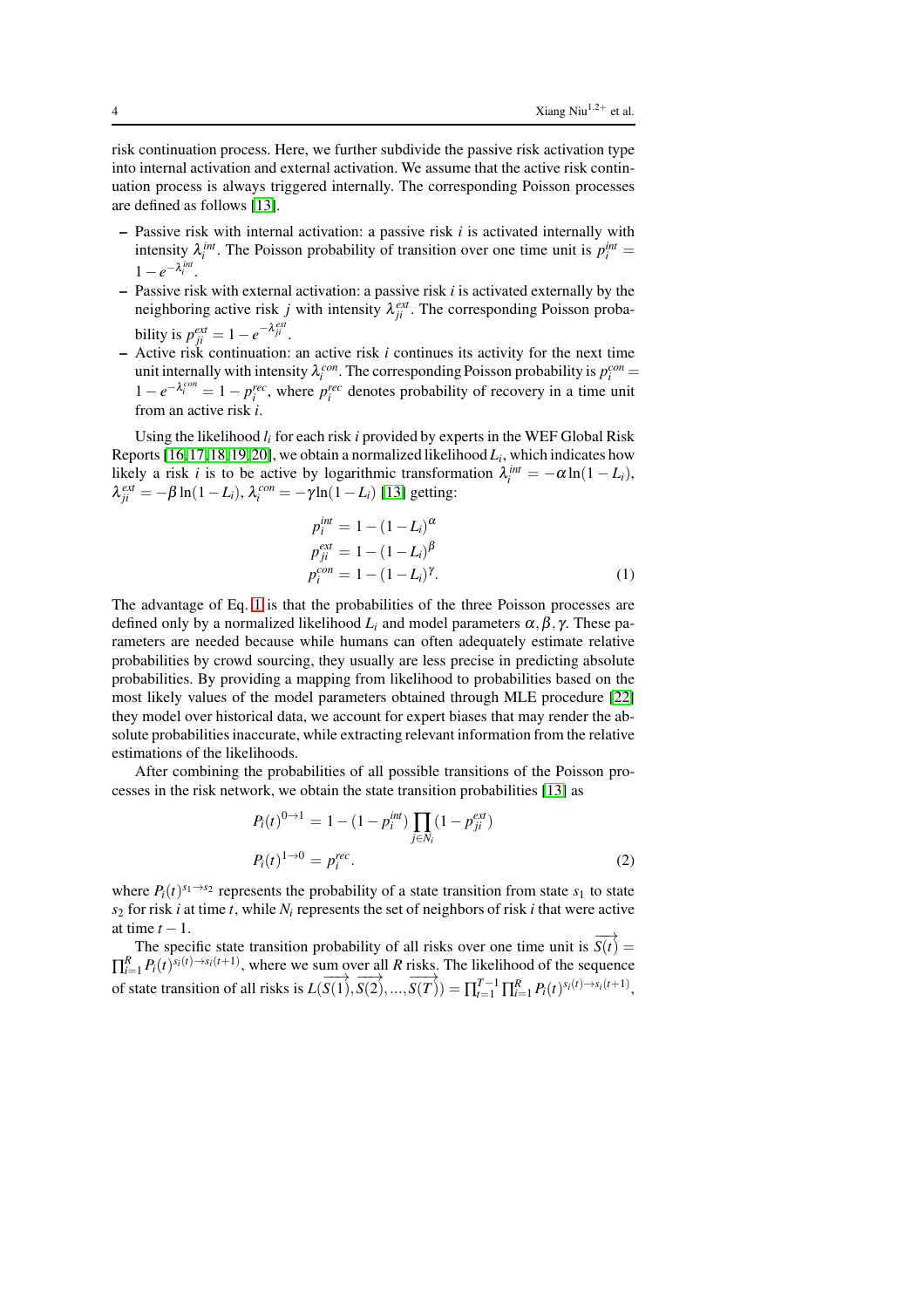where *T* represents the number of time steps during the entire observed or predicted evolution [\[13\]](#page-26-9). The corresponding log-likelihood is

<span id="page-4-0"></span>
$$
\ln L(\overrightarrow{S(1)}, \overrightarrow{S(2)}, \dots, \overrightarrow{S(T)}) = \sum_{t=1}^{T-1} \sum_{i=1}^{R} \ln P_i(t)^{s_i(t) \to s_i(t+1)}.
$$
 (3)

We compute the most likely values of model parameters  $\alpha$ ,  $\beta$ , and  $\gamma$  by maximizing the log-likelihood (Eq. [3\)](#page-4-0) of the observed state transitions over the historical data [\[23,](#page-26-19)[22\]](#page-26-18). With these most likely values, we simulate the system evolution to identify the mean-field steady state evolution of the global risk network at any particular point in time. Given the state of the global risk network at time *t* we ask to what state the network will evolve as  $t \to \infty$  if it is not further influenced by external actors. We simulate the system evolution as  $t \to \infty$  training on historical data till time *t*, and relying only on learned model dynamics past time *t*. We approximate the asymptotic state at a finite time at which activity frequencies for all risks stabilize.

## Related Works

The CARP model for global risk network was first proposed and analyzed in detail in [\[13\]](#page-26-9). Through the study of 2013 network, the authors calculate the contagion potentials of risks, risk persistence and risk failure cascade survival probability caused by a single risk failure. The risk persistence is calculated as the fraction of time steps during which a risk is active. The contagion potential is not positively correlated with internal activation probability, but is mainly defined by external activation and recovery probabilities. Ranked by their contagion potentials, the top three risks are: "Severe income disparity", "Chronic fiscal imbalances", and "Rising greenhouse gas emissions". The results show that about 80% of the time, the number of active risks is between 8 and 19. By setting internal activation probabilities of risks to zero, the authors found cascade survival probability initiated by a single risk decreases exponentially with time. To validate the choice of the model, the authors compared it with 60 alternative models, including disconnected model ( $\beta = 0$ , so only internal activation is acting), expert data based model ( $\alpha = 1, \beta = 0$ , internal activation is equal to likelihood *Li*), uniform model (likelihood *L<sup>i</sup>* is ignored), weighted network model (edges are assigned different weights depending on the number of experts listing them) and combinations of them. The CARP model outperforms all other models with at least 95% statistical confidence interval because it takes into account the interconnectivity and interdependence among risks.

The precision of predictability is likely to depend on the quality and amount of historical ground truth data. Thus, in [\[14\]](#page-26-10), the authors proposed an artificial model of fire propagation among houses to establish the limits of model predictability. The authors use simulations of CARP model to generate data with arbitrary lengths (from 100 to 6400 time steps) and arbitrary number of variants of model execution. The authors use these variants as alternative historical ground truth data. They measure the prediction precision between variants at different length of alternative historical data, and study how the prediction precision changes over time. The authors conclude that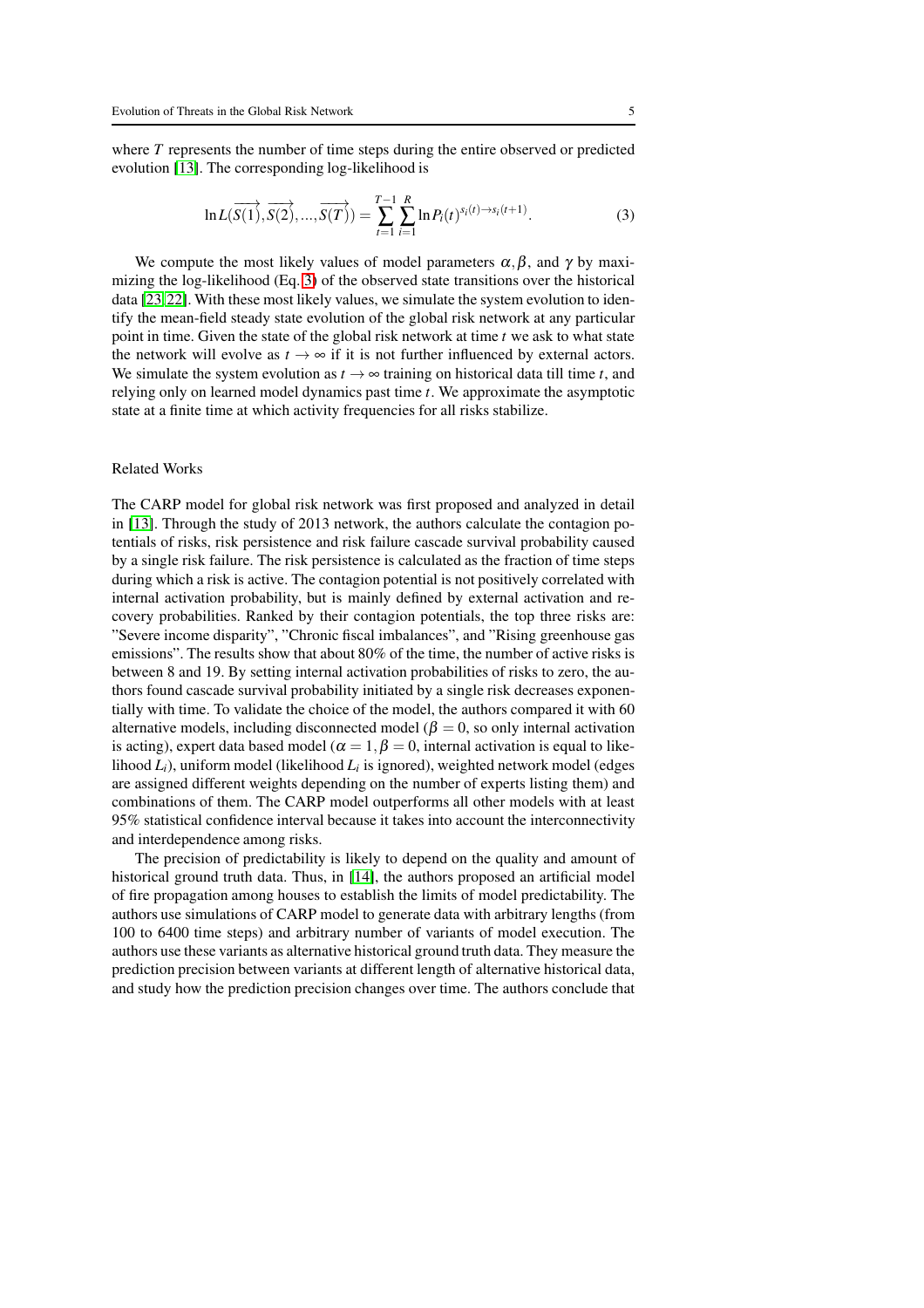<span id="page-5-0"></span>Table 1 Indices and descriptions of global risks from the year 2013 to 2017. To compare related risks in different years, we give them same numerical code but different alphabetical indices here. In the World Economic Forum (WEF) Global Risk Reports, experts define risks in 5 categories: economic (blue), environmental (green), geopolitical (orange), societal (red) and technological (purple).

| <b>Risk</b>            |                                                                                  | 2013                           | 2014                           | 2015                           | 2016                           | 2017                                        |
|------------------------|----------------------------------------------------------------------------------|--------------------------------|--------------------------------|--------------------------------|--------------------------------|---------------------------------------------|
| index<br>01            | Risk description<br>Fiscal crises in key economies                               | index<br>01                    | index<br>01                    | index<br>06                    | index<br>05                    | index<br>05                                 |
|                        | High structural unemployment                                                     |                                |                                |                                |                                |                                             |
| 02                     | or underemployment                                                               | 02                             | 04                             | 07                             | 06                             | 06                                          |
|                        | Failure of a major financial mechanism                                           |                                |                                |                                |                                |                                             |
| 03                     | or institution                                                                   | 05                             | 02                             | 04                             | 03                             | 03                                          |
| 04                     | Failure/shortfall of critical infrastructure                                     | 06                             | 06                             | 05                             | 04                             | 04                                          |
| 05a<br>05 <sub>b</sub> | Severe energy price shock<br>Extreme volatility in energy and agriculture prices | ÷.<br>0 <sup>3</sup>           | 05                             | 03                             | 08                             | 08                                          |
| 06a                    | Asset bubble in a major economy                                                  | $\Box$                         | $\overline{\phantom{a}}$<br>ä, | $\overline{\phantom{a}}$<br>01 | $\overline{\phantom{a}}$<br>01 | $\overline{\phantom{a}}$<br>$\overline{01}$ |
| 06 <sub>b</sub>        | <b>Liquidity crises</b>                                                          | 07                             | 03                             | $\overline{\phantom{a}}$       | $\overline{\phantom{a}}$       | $\overline{\phantom{a}}$                    |
| 07a                    | Deflation in a major economy                                                     | $\overline{\phantom{a}}$       | $\overline{\phantom{a}}$       | 0 <sup>2</sup>                 | 0 <sup>2</sup>                 | 02                                          |
| 07 <sub>b</sub>        | Unmanageable inflation                                                           | ÷,                             | ÷,                             | 08                             | 09                             | 09                                          |
| 07c                    | Unmanageable inflation or deflation                                              | 10                             | $\blacksquare$                 | $\blacksquare$                 | $\blacksquare$                 | $\blacksquare$                              |
| 07d                    | Decline of importance of the US dollar                                           |                                |                                |                                |                                |                                             |
| 08                     | as a major currency<br>Severe income disparity                                   | 08                             | 07<br>25                       | ÷,                             | ÷,                             | ä,                                          |
| 09                     | Unforeseen negative consequences of regulation                                   | 09                             | $\overline{\phantom{a}}$       | $\overline{\phantom{a}}$       | $\omega$                       | $\overline{\phantom{a}}$                    |
| 10                     | Hard landing of an emerging economy                                              | 04                             | $\Box$                         | $\overline{\phantom{a}}$       | $\overline{\phantom{a}}$       | $\overline{\phantom{a}}$                    |
| 11                     | Extreme weather events                                                           | 16                             | 08                             | 09                             | 10                             | 10                                          |
|                        | Failure of climate-change mitigation                                             |                                |                                |                                |                                |                                             |
| 12                     | and adaptation                                                                   | 12                             | 13                             | 10                             | 11                             | 11                                          |
| 13<br>14a              | Major biodiversity loss and ecosystem collapse<br>Major natural catastrophes     | 18                             | 11<br>09                       | 11<br>12                       | 12<br>13                       | 12<br>13                                    |
| 14b                    | Unprecedented geophysical destruction                                            | $\overline{\phantom{a}}$<br>19 | $\blacksquare$                 | $\overline{\phantom{a}}$       | $\blacksquare$                 | $\overline{\phantom{a}}$                    |
| 14c                    | Vulnerability to geomagnetic storms                                              | 20                             | ÷,                             |                                | ÷.                             | ÷,                                          |
| 15a                    | Man-made environmental catastrophes                                              | $\Box$                         | 10                             | 13                             | 14                             | 14                                          |
| 15 <sub>b</sub>        | Irremediable pollution                                                           | 13                             | $\overline{\phantom{a}}$       | ÷.                             | $\Box$                         | $\overline{\phantom{a}}$                    |
| 15c                    | Land and waterway use mismanagement                                              | 14                             | $\overline{\phantom{a}}$       | ÷,                             | $\overline{\phantom{a}}$       | $\overline{\phantom{a}}$                    |
| 15d                    | Rising greenhouse gas emissions                                                  | 17                             | ÷,                             | ÷,                             | $\overline{\phantom{a}}$       | $\overline{\phantom{a}}$                    |
| 16<br>17               | Antibiotic-resistant bacteria<br>State collapse or crisis                        | 11<br>21                       | 26<br>15                       | ä,<br>17                       | $\overline{\phantom{a}}$<br>18 | ä,<br>19                                    |
| 18                     | Weapons of mass destruction                                                      | 22                             | 19                             | 18                             | 19                             | 20                                          |
| 19                     | Interstate conflict with regional consequences                                   | 24                             | 20                             | 15                             | 16                             | 17                                          |
| 20                     | Large-scale terrorist attacks                                                    | 28                             | 18                             | 16                             | 17                             | 18                                          |
| 21a                    | <b>Illicit</b> trade                                                             | 30                             | $\sim$                         | $\bar{a}$                      | 07                             | 07                                          |
| 21b                    | Entrenched organized crime                                                       | 23                             | $\overline{\phantom{a}}$       | $\blacksquare$                 | $\overline{\phantom{a}}$       | $\blacksquare$                              |
|                        | Major escalation in organized crime                                              |                                |                                |                                |                                |                                             |
| 21c<br>22a             | and illicit trade<br>Failure of national governance                              | $\bar{a}$                      | 17<br>$\overline{\phantom{a}}$ | 14                             | 15                             | 15                                          |
| 22 <sub>b</sub>        | Pervasive entrenched corruption                                                  | 27                             | 16                             | $\overline{\phantom{a}}$       | $\overline{\phantom{a}}$       | $\overline{\phantom{a}}$                    |
| 23                     | Failure of global governance                                                     | 25                             | 14                             | $\blacksquare$                 | $\blacksquare$                 | 16                                          |
| 24                     | Unilateral resource nationalization                                              | 29                             | 21                             | ÷,                             | $\overline{\phantom{a}}$       | $\overline{\phantom{a}}$                    |
| 25                     | Militarization of space                                                          | 26                             | $\overline{\phantom{a}}$       | ÷                              | $\overline{\phantom{a}}$       | $\overline{\phantom{a}}$                    |
| 26                     | Failure of urban planning                                                        | 15                             | 27                             | 19                             | 20                             | 21                                          |
| 27<br>28               | Food crises<br>Water crises                                                      | 32<br>40                       | 22<br>12                       | 20<br>24                       | 21                             | 22<br>26                                    |
| 29a                    | Rapid and massive spread of infectious diseases                                  | $\sim$                         | $\blacksquare$                 | 23                             | 25<br>24                       | 25                                          |
| 29 <sub>b</sub>        | Rising rates of chronic disease                                                  | 35                             | 24                             | $\blacksquare$                 | ä,                             | $\blacksquare$                              |
| 29c                    | Vulnerability to pandemics                                                       | 39                             | 23                             | $\overline{\phantom{a}}$       | $\blacksquare$                 | $\overline{\phantom{a}}$                    |
| 30                     | Large-scale involuntary migration                                                | 37                             | ä,                             | 21                             | 22                             | 23                                          |
| 31                     | Profound political and social instability                                        | $\blacksquare$                 | 28                             | 22                             | 23                             | 24                                          |
| 32                     | Backlash against globalization                                                   | 31                             | $\overline{\phantom{a}}$       | $\overline{\phantom{m}}$       | ÷                              | $\overline{\phantom{a}}$                    |
| 33<br>34               | Ineffective illicit drug policies<br>Mismanagement of population aging           | 33<br>34                       | $\sim$                         | ÷,                             | $\overline{\phantom{a}}$       | ÷.                                          |
| 35                     | <b>Rising religious fanaticism</b>                                               | 36                             | $\overline{\phantom{a}}$       | ÷,                             | $\overline{\phantom{a}}$       | $\overline{\phantom{a}}$                    |
| 36                     | Unsustainable population growth                                                  | 38                             |                                |                                |                                |                                             |
|                        | Breakdown of critical information infrastructure                                 |                                |                                |                                |                                |                                             |
| 37                     | and networks                                                                     | 41                             | 29                             | 25                             | 27                             | 28                                          |
| 38                     | Large-scale cyberattacks                                                         | 42                             | 30                             | 26                             | 28                             | 29                                          |
| 39                     | Massive incident of data fraud/theft                                             | 45                             | 31                             | 27                             | 29                             | 30                                          |
| 40a<br>40 <sub>b</sub> | Adverse consequences of technological advances<br>Massive digital misinformation | 44                             | ÷,                             | 28                             | 26                             | 27                                          |
| 40c                    | Proliferation of orbital debris                                                  | 47                             | $\overline{\phantom{a}}$       | $\overline{\phantom{a}}$       | $\overline{\phantom{a}}$       | $\blacksquare$                              |
|                        | Unforeseen consequences of climate change                                        |                                |                                |                                |                                |                                             |
| 40d                    | mitigation                                                                       | 48                             |                                |                                |                                |                                             |
| 40e                    | Unforeseen consequences of nanotechnology                                        | 49                             |                                |                                |                                |                                             |
|                        | Unforeseen consequences of new life science                                      |                                |                                |                                |                                |                                             |
| 40f<br>41              | technologies<br>Failure of intellectual property regime                          | 50<br>43                       | $\overline{\phantom{a}}$       | $\overline{\phantom{a}}$       | $\overline{\phantom{a}}$       | $\overline{\phantom{a}}$                    |
| 42                     | Mineral resource supply vulnerability                                            | 46                             | ۰                              | $\overline{\phantom{m}}$<br>÷. | $\frac{1}{2}$                  | ۰                                           |
|                        |                                                                                  |                                |                                |                                |                                |                                             |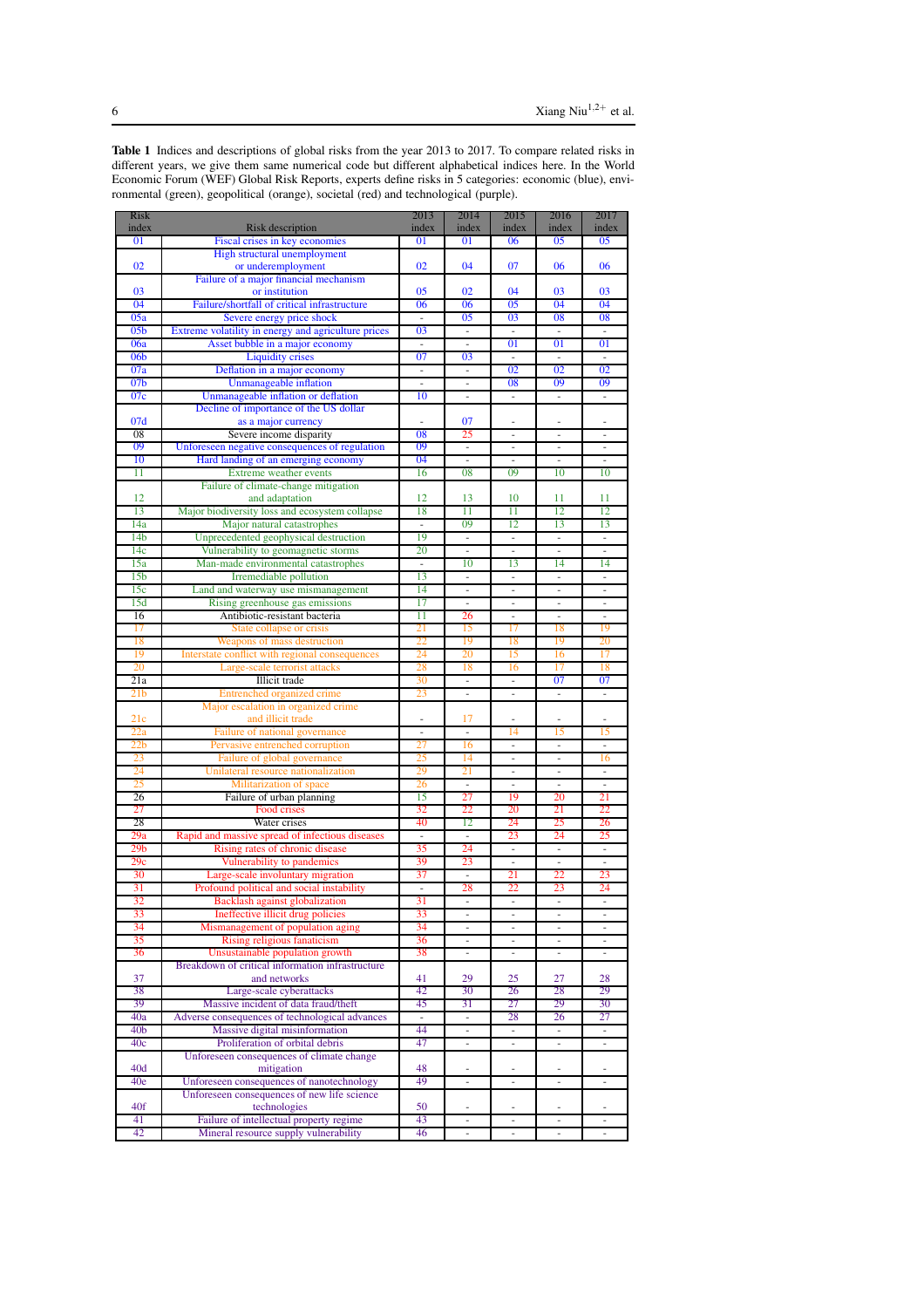the average relative error of parameter recovery decays according to the power law of the size of historical data and ultimately tends to zero when the length of historical data tends to infinity. These results demonstrate that the asymptotic normality of MLE holds also in the presence of latent Poisson processes.

There are some similarities between the CARP model [\[15\]](#page-26-11) and epidemic models, such as SIS [\[24\]](#page-26-20), if we consider risks as a population undergoing infection with the activation pathogen. Yet deeper comparison reveals that the CARP model is more complex by including latent exogenous (becoming sick by infection) and directly observable endogenous (becoming sick without or not through contact with infected nodes) activation. Thus, finding model parameters matching historical data is more complex in CARP model than in epidemic model. Another significant difference is the evolution of transition probabilities and risk population, as new threats arise, old ones die, and some existing risks change their probability to activate as a result of the increasing resilience developed by threatened governments, organizations, and people.

## Risk Network Evolution

In the World Economic Forum (WEF) Global Risk Reports [\[16,](#page-26-12)[17,](#page-26-13)[18,](#page-26-14)[19,](#page-26-15)[20\]](#page-26-16), experts define risks in five categories: economic, environmental, geopolitical, societal and technological. The list of risks is shown in Table [1.](#page-5-0) We use five different colors to differentiate between risk categories and to aid the understanding of the WEF network, because each year the risks are categorized slightly differently. To track related risks, we give them identical numerical codes. The categories of risks vary over the years as well. For example, risk 21a "Illicit trade" is in the geopolitical category in 2013 and 2014 when experts felt illicit activity and crime were probable risks. In 2016 and 2017 this risk is categorized as economic, considering that such trade impacts more the global economy than geopolitical factors. In the 2013 risk network, the risks are uniformly distributed over the five categories. From 2014 to 2017, the economic risks category is the largest and contains around eight risks; the environmental, geopolitical and societal categories contain approximately six risks, and the technological category is the smallest with mostly four risks.

Fig. [1](#page-7-0) and [2](#page-8-0) show how the global risk network and it's properties have changed over time. In Fig. [1,](#page-7-0) each node represents different risk from Table [1.](#page-5-0) Each undirected unweighted link of two endpoints represents that the two risks are related in opinion of some WEF experts. For the WEF report, each of the experts was asked to answer the question: "Global risks are not isolated and it is important to assess their interconnections. In your view, which are the most strongly connected global risks? Please select three to six pairs of global risks." Then the interconnection  $w_{ij}$  between risks  $i$ and *j* is calculated as:

$$
w_{ij} = \sqrt{\frac{\sum_{n=1}^{N} pair_{ij,n}}{pair_{max}}}
$$
  
\n
$$
pair_{max} = \max_{ij} (\sum_{n=1}^{N} pair_{ij,n})
$$
\n(4)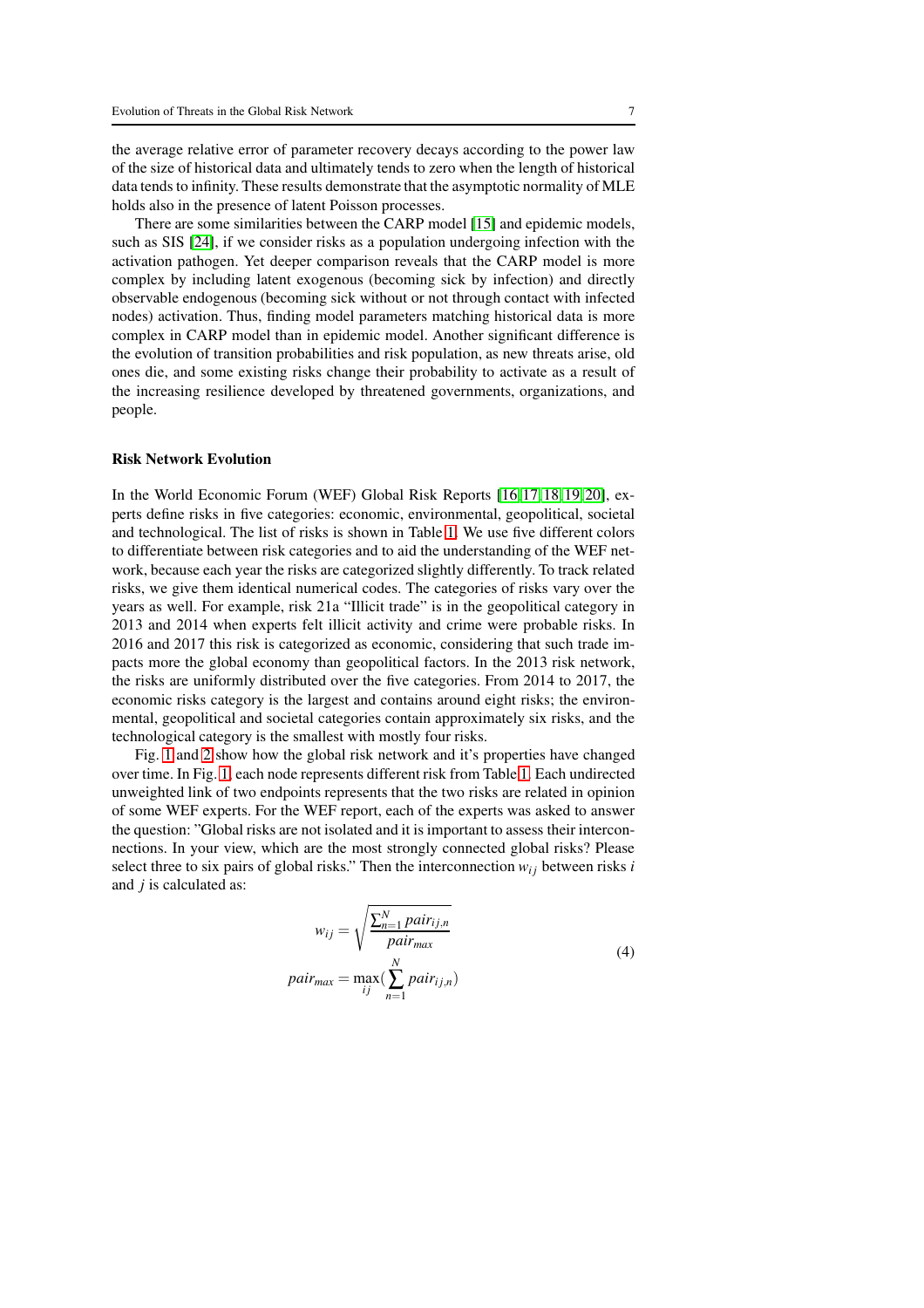

<span id="page-7-0"></span>Fig. 1 The evolution of risk networks over five years from 2013 to 2017. Although the number of risks vary over the years, the five groups of risk remain unchanged. We use the same layout for each year network and fix the relative positions of risks with the same index over the years. The risks are in five color groups and five location groups. A color group is the category of a risk in a certain year labeled by experts, while locations of the groups are labeled by us and remain unchanged over the years. The groups are as follows: economic, with mostly blue nodes placed leftmost of the network and including risks 01-10; environmental, with mostly green nodes placed the second to the left and at the bottom part of the figure with risk 11-16; geopolitical, with mostly orange nodes placed the middle and at the top of the figure with risk 17-25; societal, with mostly red nodes placed the second to the right and at the bottom of the figure with risk 26-36; technological, with purple nodes placed at the rightmost of the figure with risk 37-42.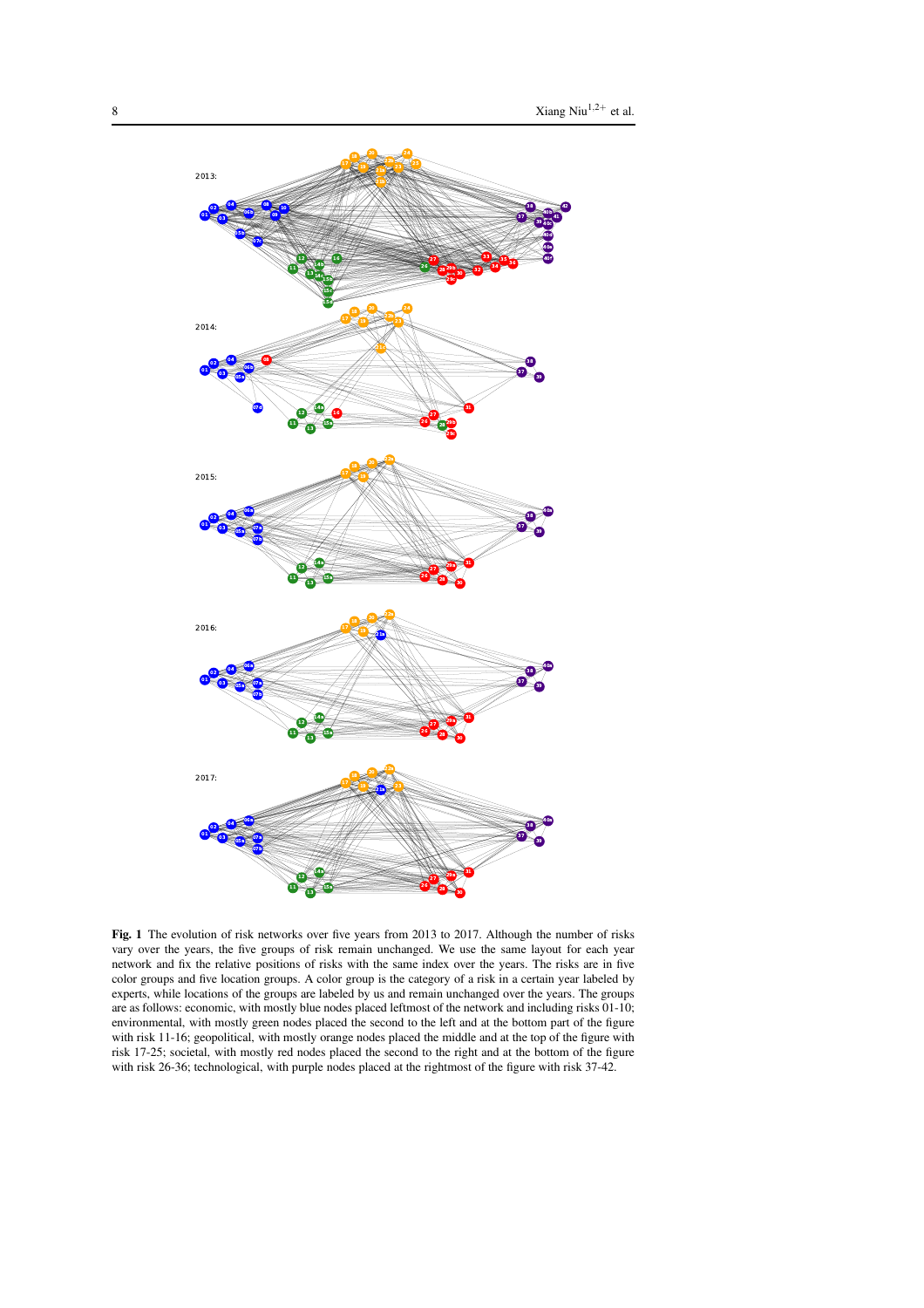

<span id="page-8-0"></span>Fig. 2 The evolving risk network properties over five years from 2013 to 2017. The 2013 network is the largest and also contains most edges. However, it is not the one with the highest density, since 2015 and 2017 networks are much smaller and with a large number of edges. Generally, 2013, 2015 and 2017 networks have relatively high average degrees, degree assortativity coefficients, average clustering coefficients, and max clique sizes and relatively low diameters and average shortest path lengths.

where  $pair_{ij,n}$  is 1 if the risks *i* and *j* are interconnected from the perspective of expert *n*, otherwise it is 0 [\[20\]](#page-26-16). In paper [\[13\]](#page-26-9), the authors report on testing whether the model with weighted edges outperforms the one used here which has unweighted edges and current model was statistically significantly better than the weighted edge alternative. By definition, these edges represent risk relationships, thus they act as transmission channels for risk propagation through the external activation process. The 2013 risk network is the largest, with the greatest average degree. Despite this, due to the smaller size of the 2017 network, its risks have greater interconnectivity, a larger mean clustering coefficient, and a smaller diameter. Most subfigures in Fig. [2](#page-8-0) show that the 2013, 2015, and 2017 networks are denser than the 2014 and 2016 networks.

# Historical Events

We utilize and update the event dataset created for [\[13\]](#page-26-9), which included news, academic articles, Wikipedia entries, etc. from Jan. 2000 to Dec. 2012, and from which we collected 13x12x50=7,800 data points for the 2013 risk network. For the 2014 to the 2017 risk networks, we relabel prior events and collect new events dated from Jan. 2013 to Dec. 2016. Thus the total number of data points is now  $17x12x62=12,648$ ,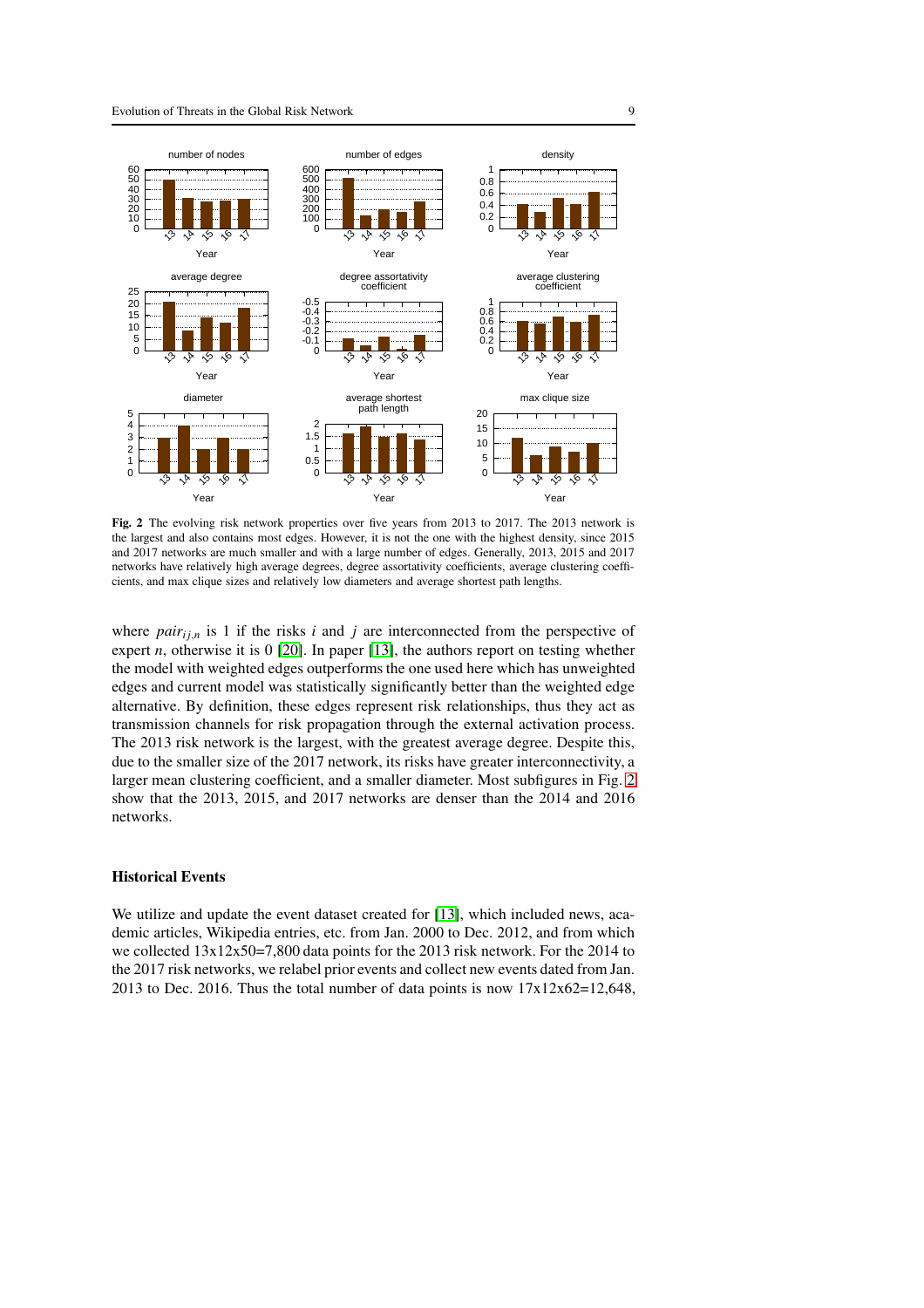for 62 risks in Table [1.](#page-5-0) Each data point indicates if a risk is active or passive in a certain month. By maximizing the log-likelihood defined by Eq. [3](#page-4-0) for the observed state transitions [\[23,](#page-26-19)[22\]](#page-26-18), we obtain the most likely values of model parameters  $\alpha, \beta, \gamma$  for each year.

Fig. [3](#page-10-0) shows the timeline of historical events. Among economic risks, activation of some events is recorded directly based on the corresponding Wikipedia articles, such as "European debt crisis", "Subprime mortgage crisis" and "Air travel disruption after the 2010 Eyjafjallajokull eruption". Activation of other events is identified through human processing of the online statistical data. "U.S. high unemployment rate" is recorded when the United States (U.S.) unemployment rate is above 7.5%, "EU high unemployment rate" is recognized when the European Union (EU) unemployment rate is above 9.5%. The "Oil price shock" is recognized when the yearly change of oil price per barrel exceeds \$40 which happened during 2008 and 2009, and during 2011 and 2012. "U.S. housing bubble burst" is recorded when the average new house purchase price in the U.S., reaches above \$280,000. "EU deflation" is recognized when the inflation rate is below 0% in the EU, "Global inflation" is recorded when major economic regions such as the U.S. and the EU have the inflation rate above 2%. "U.S. severe income disparity" is recognized when U.S. top 1% of U.S. richest people own more than 20% of total incomes. Most of the economic risk events activated at around 2008 but then became passive after 2014. There is also a chain reaction among them, "U.S. housing bubble" caused "Subprime mortgage crisis", then led to "U.S. and EU high unemployment rate" and "European debt crisis".

Among environmental risks, "Hurricane seasons" is identified according to the yearly Atlantic and Pacific hurricane seasons, which happen regularly every year, starting from May and ending in December. Risk 12 "Failure of climate-change mitigation and adaptation" is recognized when there are tremendous damages caused by climate change such as hurricanes Allison, Dean, and Alex. We consider damage as tremendous when the cost is above \$1 billion. Risk 13 "loss of biodiversity" is recognized when common bird index drops below 100. Risk 14 "Major natural catastrophes" are identified by deadliest earthquakes, avalanches, wildfires, heat waves, solar storms, etc. Those events also happen naturally, but last shorter than extreme weather events. "Deforestation of the Amazon Rainforest" is recorded when yearly deforestation rate is above 15,000 *km*<sup>2</sup> which happened from 2000 to 2005. "Deepwater Horizon oil spill" happened in 2010, "Beijing air pollution soars to hazard level" was observed in 2012. Unlike economic risk events, those events usually last up to a year. "Rising greenhouse gas emissions" is recorded when Annual Greenhouse Gas Index (AGGI) exceeds 1.2.

Among geopolitical risks, Risk 17 "State collapse or crisis" is recognized by all coups d'´etat and coup attempts. Most of them ends within a month. Among few events related to Risk 18 "Weapons of mass destruction", we list "Destruction of Syria's chemical weapons" in 2013 and several "North Korean nuclear test" started in 2006. Risk 19 "Interstate conflict" activation list includes major global conflicts from 2000: "War on Terror", "Second Congo War", "Syrian Civil War", "Iraqi Civil War", and "Cold War II". The "War on Terror" was triggered by "911 attack" in 2001 and includes the wars in Afghanistan, Iraqi, Syria, etc. We consider it ended in 2007 when British government abandoned the use of the term. But the conflicts between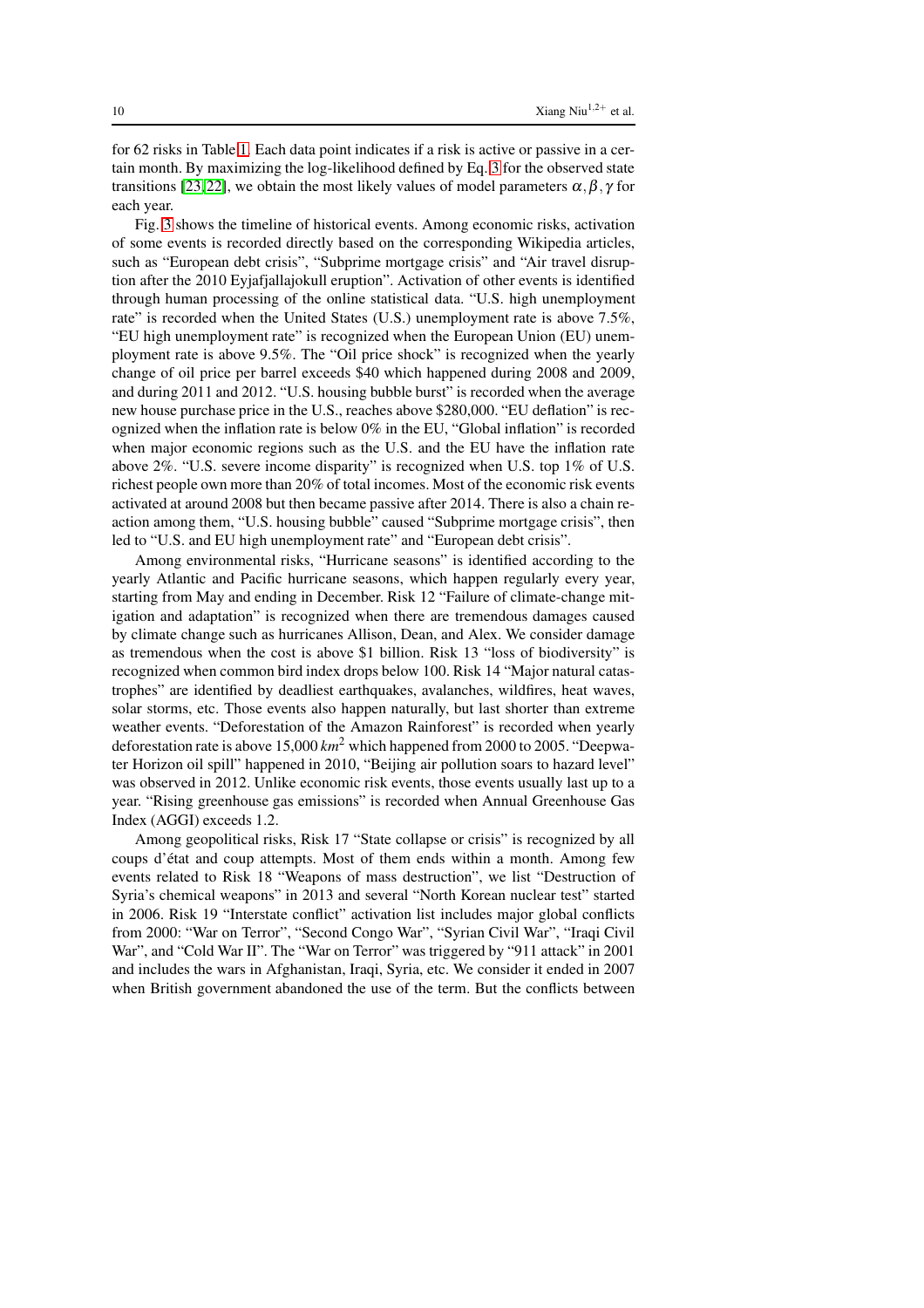

<span id="page-10-0"></span>Fig. 3 The historical risk events from 2000 to 2017. We searched thousands of events online over 18 years and selected hundreds from them as risk-related events. We label the events based on the description of risks in each year WEF Global Risk Report. The events are also grouped into five categories.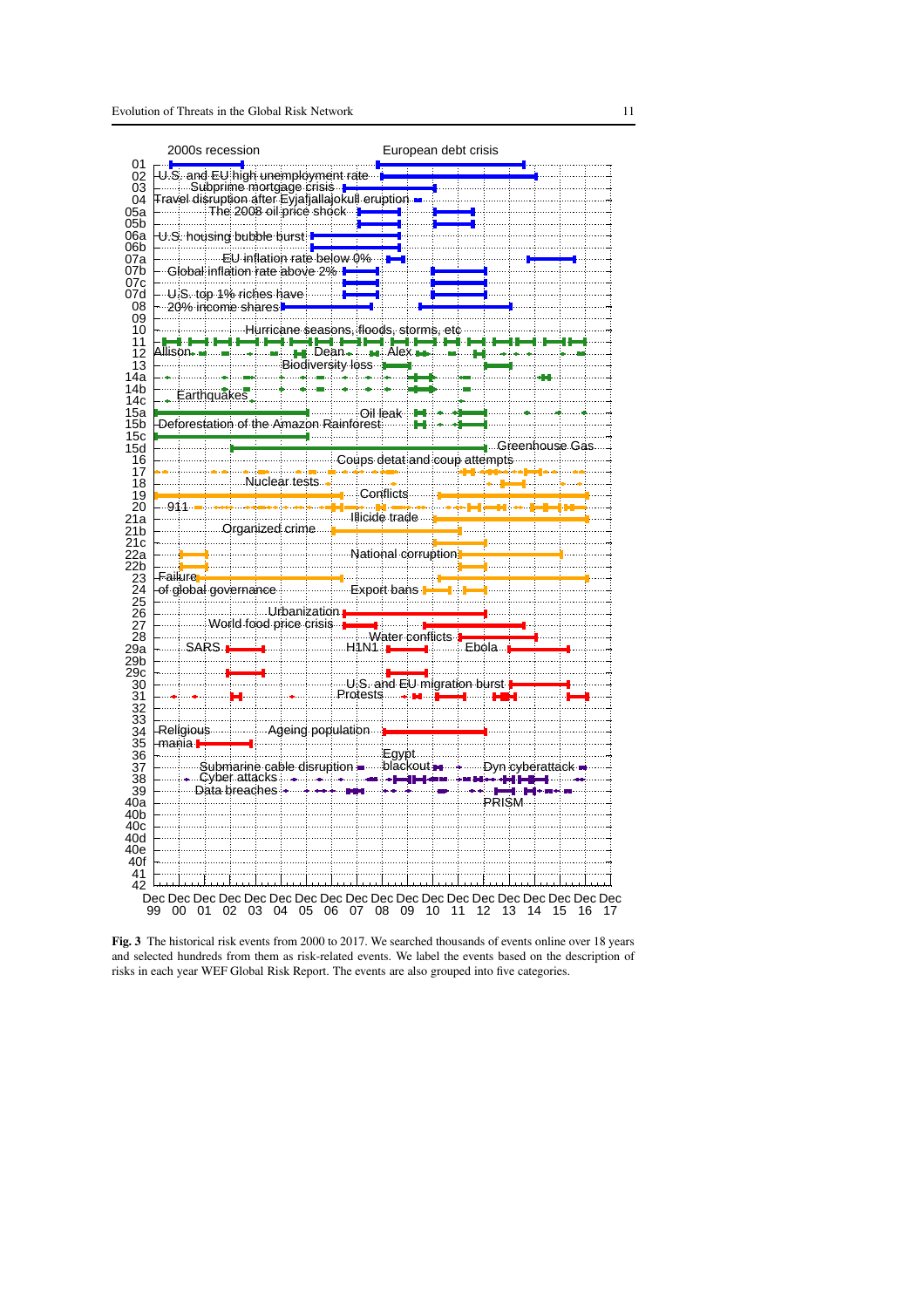nations and terrorists continue to happen. The "Second Congo War" from 1998 to 2003 involved nine nations and often is referred to as "Africa's World War". The "Syrian Civil War" from 2011 and the "Iraqi Civil War" from 2014 are sometimes described as "proto-world war". "Cold War II" refers to the political tension between two opposing geopolitical sides, with one led by Russia and China, and the other led by the United States and NATO. It starts at the same time with the "Ukraine crisis" event activation in 2013. The events related to Risk 20 "Large-scale terrorist attack" are selected from the worldwide worst terrorist strikes each of which caused at least 300 injuries, 100 fatalities or 20 fatalities among children. Illicit financial flows from developing countries are above \$1 trillion per year from 2011. We consider activation of Risk 22b "Pervasive entrenched corruption" occurs when there is at least one country in the world with the Corruption Perceptions Index below 10% (small index represents high corruption). The scope of Risk 23 "Failure of global governance" is close to Risk 19 "Interstate conflict", since it includes the inability to resolve issues of terrorism, wars, political and economic tensions between countries. The geopolitical risks are closely related and share similar activity scope: 2001-2006 and 2012-2016. We can see correlation between events related to those risks. These events started with "911" followed by the increase of the number and damages of terrorist attacks.

Among the societal risks, there were two major world food price crises during 2007-2008 and 2010-2014, flagged by the rise of the FAO deflated food price index above 150. The peak of the number of "water conflicts" was reached during 2012- 2014 (above 15 conflicts per year) in the Middle East, which is most likely caused by the geopolitical risks. Risk 29a "Rapid and massive spread of infectious diseases" includes infectious diseases that cause more than thousands death and had worldwide impact, such as "SARS", "H1N1" and "Ebola". The new disease occurs every several years and it also last takes several years before it stops spreading. Risk 30 "Largescale involuntary migration" includes migration crises in the U.S. and the EU. In "U.S. migration crisis", tens of thousands of women and children from El Salvador, Guatemala, and Honduras migrated to the United States in 2014. In "EU migration crisis", more than 50,000 refugees were arriving in EU each month in 2015. The refugees mainly come from Eritrea, Nigeria, Somalia, Syria, and Afghanistan. Risk 31 "Profound political and social instability" includes major global protests. Risk 34 "Mismanagement of population ageing" mostly activates in developing countries such as China and India. Risk 35 "Rising religious fanaticism" mostly materializes in the Middle East.

Among technological risks, Risk 37 "Breakdown of critical information infrastructure and networks" materializes every several years. But each time it lasts a short period. The source of the risk could be natural or human-made incidents, such as "Submarine cable disruption", government control or social instability, such as "Egypt blackout" during the Egyptian revolution, or cyberattacks, such as "Dyn cyberattack". Risk 38 "Large-scale cyberattacks" includes "Indiscriminate attacks", "Destructive attacks", "Cyberwarfare", "Government espionage", "Corporate espionage", "Stolen e-mail addresses and login credentials", "Stolen credit card and financial data", and "Stolen medical-related data". Some of the cyberattacks are caused by geopolitical risks, such as "Cyberattacks during the Russo-Georgian War". Some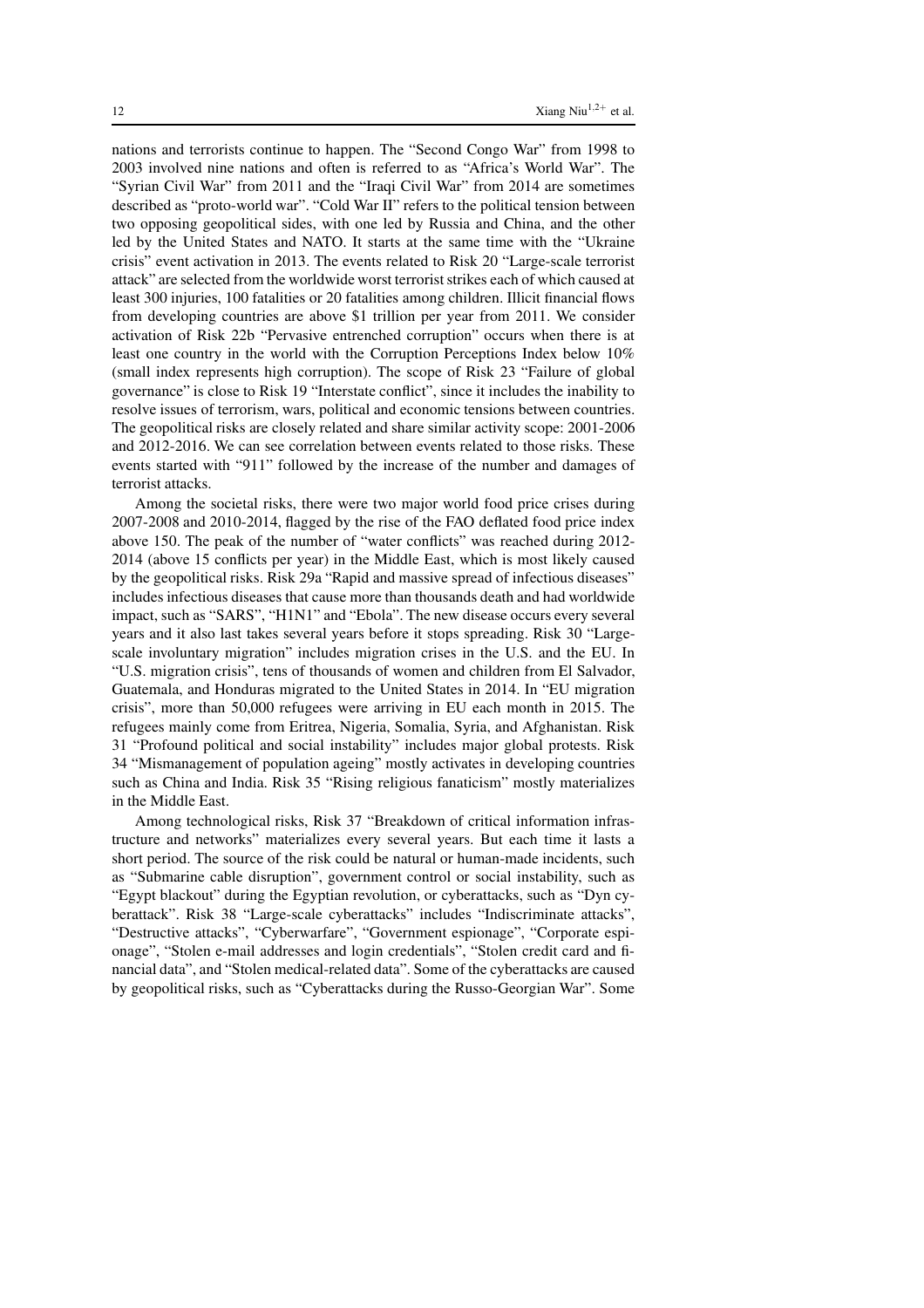are related to social instabilities. Some are possibly caused by economic risks, such as "2014 JPMorgan Chase data breach". It is also part of Risk 39 "Massive incident of data fraud/theft", which includes major incidents of data breaches. One of the most significant data theft events is "Global surveillance disclosure" in 2013. Cyberattack and Data theft become significant during 2013 and 2014. Most of the other technological risks are unforeseen consequences of technological advances and may materialize in the future.

For a particular month, there are four different reasons to label a risk as being active. One is monthly statistical data, such as "unemployment rate", "oil price", "housing price", "deflation rate", and "food price index". They are recorded month by month, which can be directly used to label a risk. Another reason is yearly statistical data, such as "yearly deforestation rate", "annual greenhouse gas index", "corruption perceptions index", and "number of water conflicts per year". They are recorded year by year. Thus, we use one years single data point to estimate a risk status for twelve months. The third one is the record of daily events, such as "air travel disruption", "oil spill", "nuclear test", "terrorist attack", "blackout", and "cyber attacks". Within a certain month, if at least predefined number of events occurs, we consider the corresponding risk as active for the whole month. The last reason is the record of continuous events, such as "European debt crisis", "subprime mortgage crisis", "hurricane seasons", "civil war", "spread of disease", "migration", and "data breaches". Since those events usually last several months, we consider corresponding risks as active from the beginning to the end of the event.

Of the five categories, economic and geopolitical risks have strong intra-dependence, environmental risks happens quite regularly and are relatively independent from each other, while societal and technological risks are affected by and have strong interdependence with geopolitical and economic risks.

#### Mean-field Steady State Points

#### Simulation

With the fitted parameters  $\alpha, \beta, \gamma$ , and the activation and recovery probabilities, we can perform Monte Carlo simulations of the cascades of global risks. Fig. [4](#page-13-0) shows the frequency of a risk being active at each time step *t* during the simulation of the 2017 risk network with all risks initially inactive. With different initial states, the risk trajectories differ but eventually reach the same steady state. The frequency of risk *i* being active at time *t* is the ratio of the number of simulation months during which risk *i* is active to the total number of simulation months*t*. The frequency distributions of risks being active mainly change from 10 to 1000 steps, and generally saturate afterward. In the steady state, the frequencies of risks being active varies a lot even for risks in the same category. By denoting the probability of risk *i* being active at time *t* as  $p_i(t)$ , we define such frequencies to be stable when  $p_i(t) \approx p_i(t+1)$ . By plugging in the state transition probabilities from Eq. [2,](#page-3-1) we have

$$
[1 - p_i(t)]P_i(t)^{0 \to 1} + p_i(t)[1 - P_i(t)^{1 \to 0}] = p_i(t+1) = p_i(t).
$$
 (5)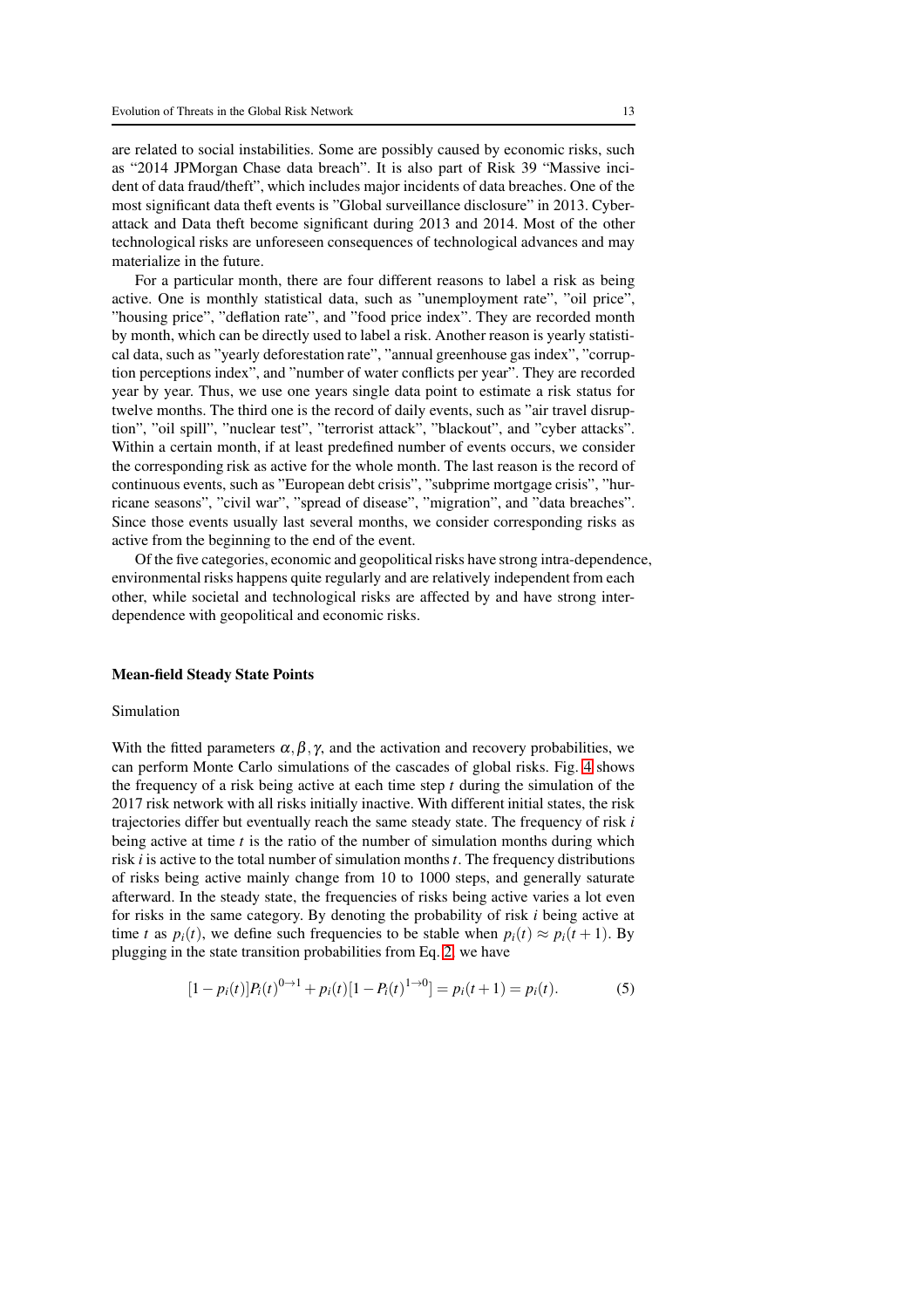

<span id="page-13-0"></span>Fig. 4 Asymptotic mean-field steady state frequencies of selected risks being active are shown for the 2017 risk network. Each frequency value is averaged over 1000 runs. For time denoted on the x-axis as "inf", the frequencies are calculated by Eq. [6.](#page-13-1) The environmental group of risks is most frequently active in this year, but the general level of risk activities is quite low.

Thus,

<span id="page-13-1"></span>
$$
\hat{p}_i = \frac{P_i^{0 \to 1}}{P_i^{0 \to 1} + P_i^{1 \to 0}} = \frac{1 - (1 - L_i)^{\alpha + \beta \sum_{j \in N_i} \hat{p}_j}}{1 - (1 - L_i)^{\alpha + \beta \sum_{j \in N_i} \hat{p}_j} + (1 - L_i)^{\gamma}},
$$
(6)

where  $\hat{p}_i$  is the steady state probability of risk *i* being active, computed with a successive approximation method. The results are plotted in Fig. [5.](#page-14-0)

#### Risk Evolution

Fig. [5](#page-14-0) shows the evolution of the global risks networks and their mean-field steady state points. To see the changes in risks, we display related risks and their indices in the five networks side by side. In Table [1](#page-5-0) from 2013 to 2017 five risk categories remain the same, while around 20 risks vanish or merge into other risks. Risk 05b "Extreme volatility in energy and agriculture prices" is changed to Risk 05a "Severe energy price shock" after 2014. The extreme volatility in agriculture prices is merged into Risk 27 "Food crises". Risk 07c "Unmanageable inflation or deflation" splits into risk 07a "Deflation in a major economy" and 07b "Unmanageable inflation". Risk 08 "Severe income disparity", 09 "Unforeseen negative consequences of regulation", and 10 "Hard landing of an emerging economy" are not discussed since/after 2014, because of the recovery of the global economy. Risk 14b "Unprecedented geophysical destruction" and 14c "Vulnerability to geomagnetic storms" are merged into 14a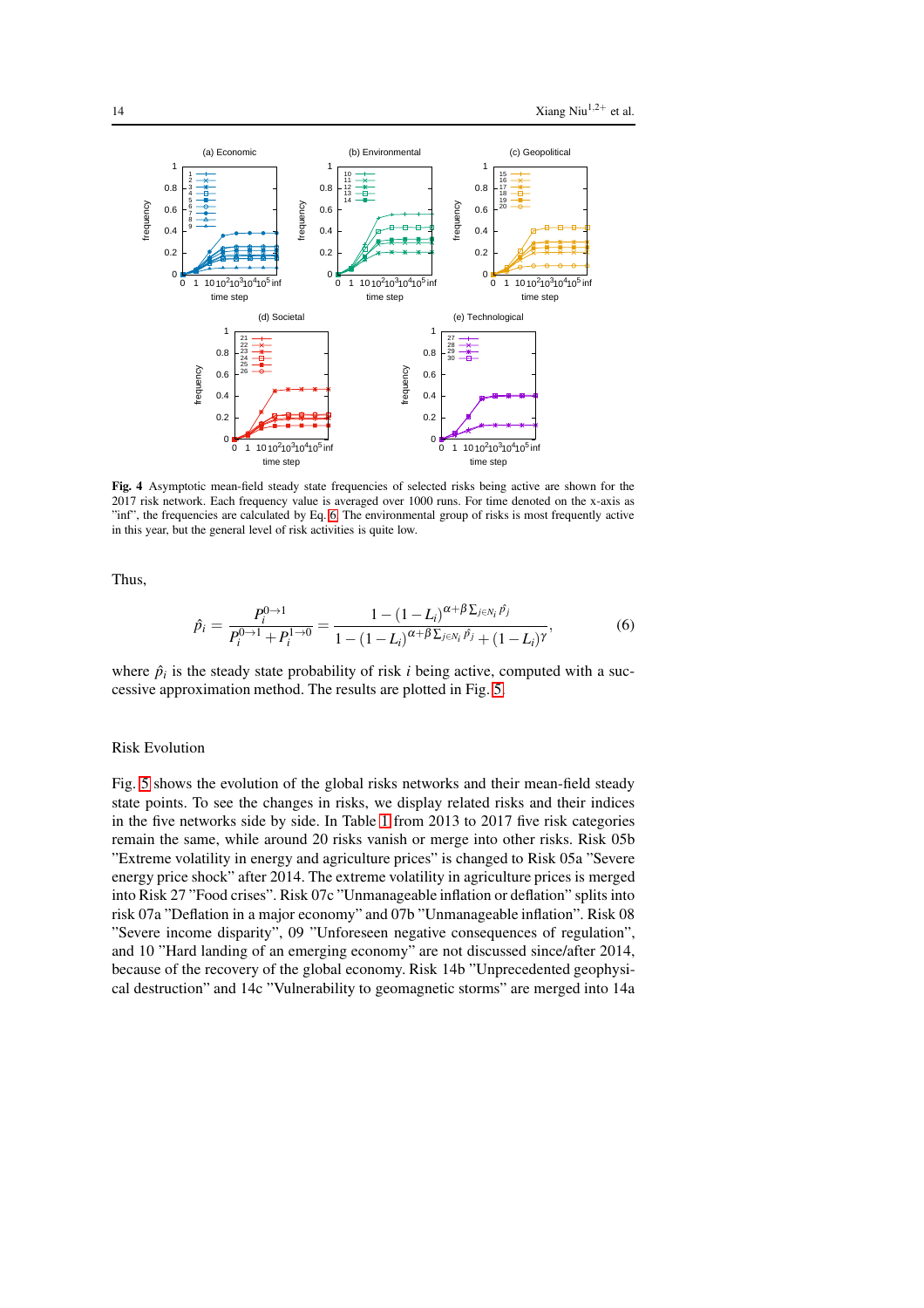

<span id="page-14-0"></span>Fig. 5 The mean-field steady state probabilities of risks being active for each network from 2013 to 2017. To see the changes in risks, we display related risks and their indices in the five networks side by side. In Table [1](#page-5-0) from 2013 to 2017 five risk categories remain the same, while around 20 risks vanish or merge into other risks. Visual inspection reveals that in 2013 the dominant risk was economical. It continued its dominance to 2014 but in that year the environmental group became also more active than the other groups. In year 2015 and in the following years, the economic risks drop their activity level, while environmental risk maintain significant level of activity in this period. In years 2016 social risks increase their activity levels, but weakened them in the following year.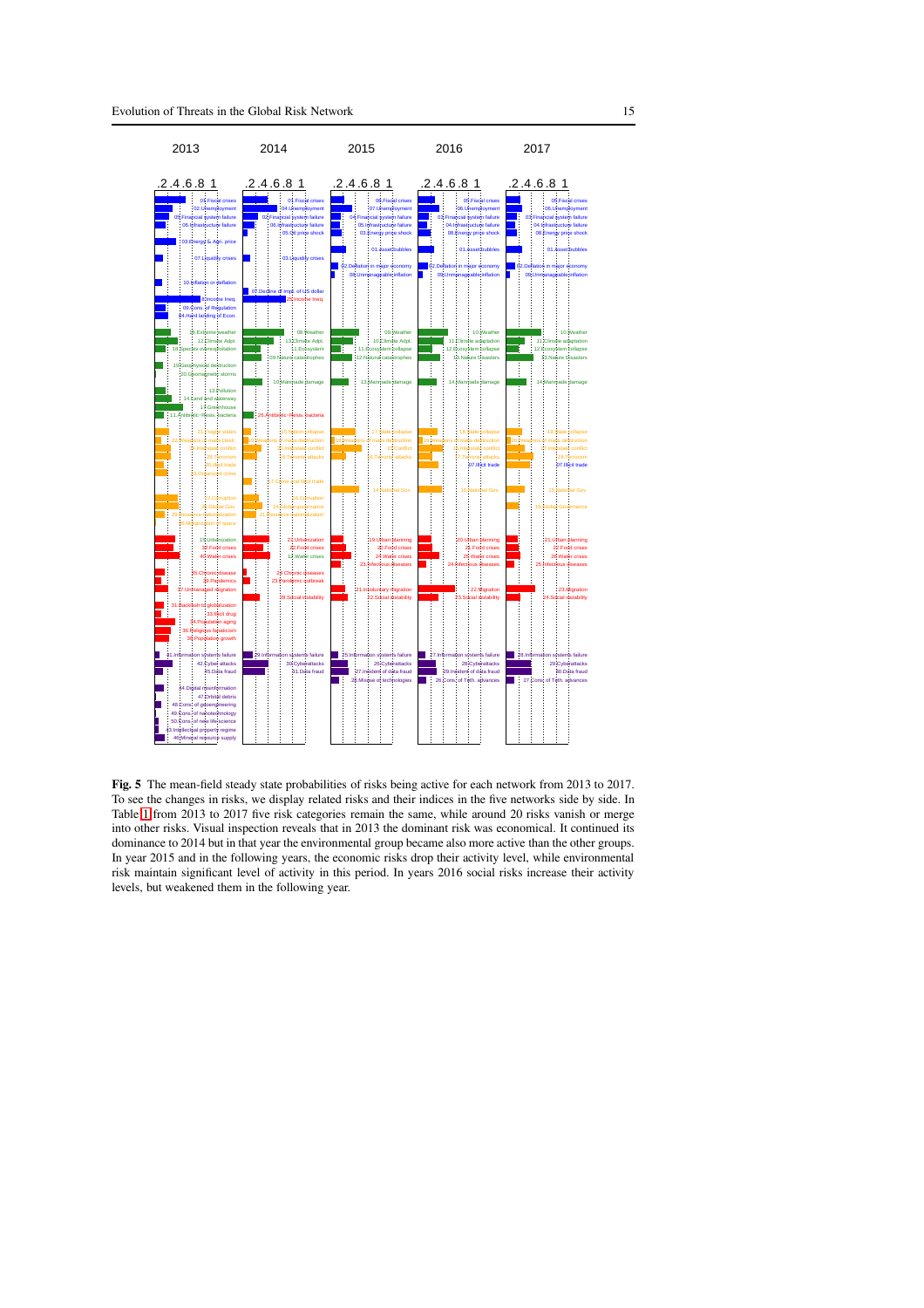

<span id="page-15-0"></span>Fig. 6 The mean-field steady state probabilities of economic risks being active for each of the networks from 2013 to 2017. Fiscal crisis significantly decreases from 2014, unemployment risk peaks in 2014, energy price shock peaks in 2013, while other risks vary minimally over the five years.

"Major natural catastrophes". Risk 15b "Irremediable pollution", 15c "Land and waterway use mismanagement" and 15d "Rising greenhouse gas emissions" are merged into 15a "Man-made environmental catastrophes". Risk 16 "Antibiotic-resistant bacteria" is not discussed after 2014. Risk 21a "Illicit trade" is changed from geopolitical to economic and not described in 2015. Risk 26 "Failure of urban planning" changes from an environmental to a geopolitical. Risk 30 "Large-scale involuntary migration" is not described in 2014. Risk 31 "Profound social instability" is newly proposed in 2014 while risks 32-36 are removed because of their low likelihoods and impacts. Finally, risks 40b-42 are excluded because most of them describe unforeseen consequences of advanced technologies and have not yet occurred.

Comparing the mean-field steady state probabilities of risks from 2013 to 2017 in Fig. [6,](#page-15-0) [7,](#page-16-0) [8,](#page-16-1) [9,](#page-17-0) [10,](#page-17-1) [11,](#page-18-0) we find that the probabilities of economic risks widely decreased, reflecting a gradual global recovery from the 2008 economic crisis. Only "State collapse", "Large-scale terrorist attacks", "Illicit trade" and "Large-scale involuntary migration" significantly increased in the category of geopolitical and societal risks, respectively. This reveals the downside of "Failure of global governance". Considering environmental risks, we find that man-made risks decreased, while only natural risks "Extreme weather events" and "Major natural disasters" increased. The ability of the public to prevent environmental degradation improved. In the technological risks category, "Massive incident of data fraud/theft" increases due to the boom of private data in the Internet era. The global risks transfer from economic to geopolitical and societal, as technological risks become heightened.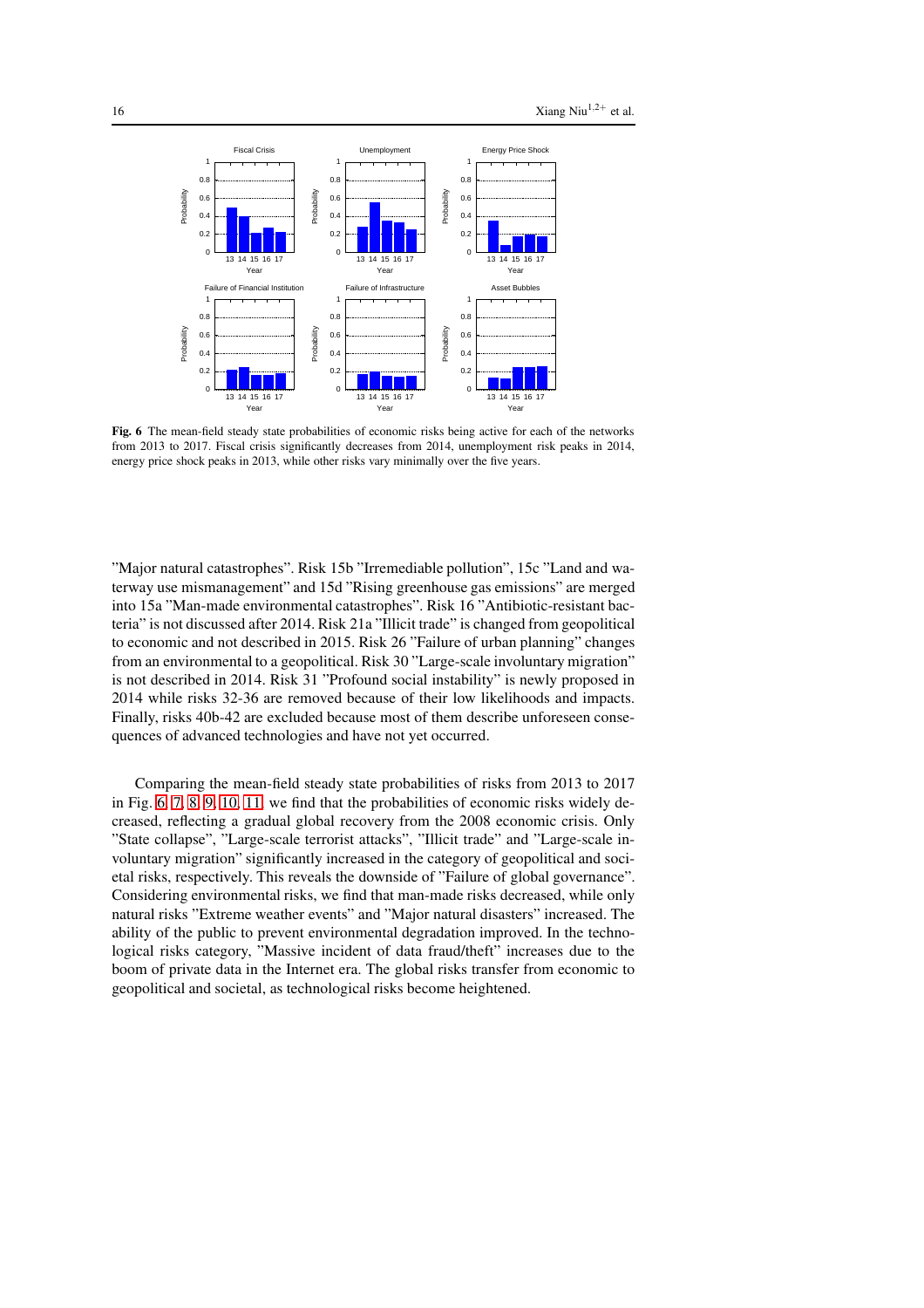

<span id="page-16-0"></span>Fig. 7 The mean-field steady state probabilities of environmental risks being active for each of the networks from 2013 to 2017. Man-made problems ("Failure of climate adaptation", "Ecosystem collapse") gradually decrease from 2013 to 2017, while natural disasters ("Extreme weather", "Natural catastrophes") gradually increase from 2013 to 2017.



<span id="page-16-1"></span>Fig. 8 The mean-field steady state probabilities of geopolitical risks being active for each of the networks from 2013 to 2017. "State collapse" and "Failure of national governance" have very similar behavior, since both of them describe risks inside nations and reflect the instability of their governments. Together with interstate conflicts, those risks significantly increase in 2015, and gradually decrease afterward. They may be caused by ISIS and the Ukraine crisis in 2014. Terrorist attacks happen more frequently in 2017, while growing illicit trade elevated levels of risk starting in 2016. This may be an affect of high risks of "State collapse", "Interstate conflict" and "National governance failure" during 2015. Risks associated with weapons of mass destruction remain low over the 5 year span.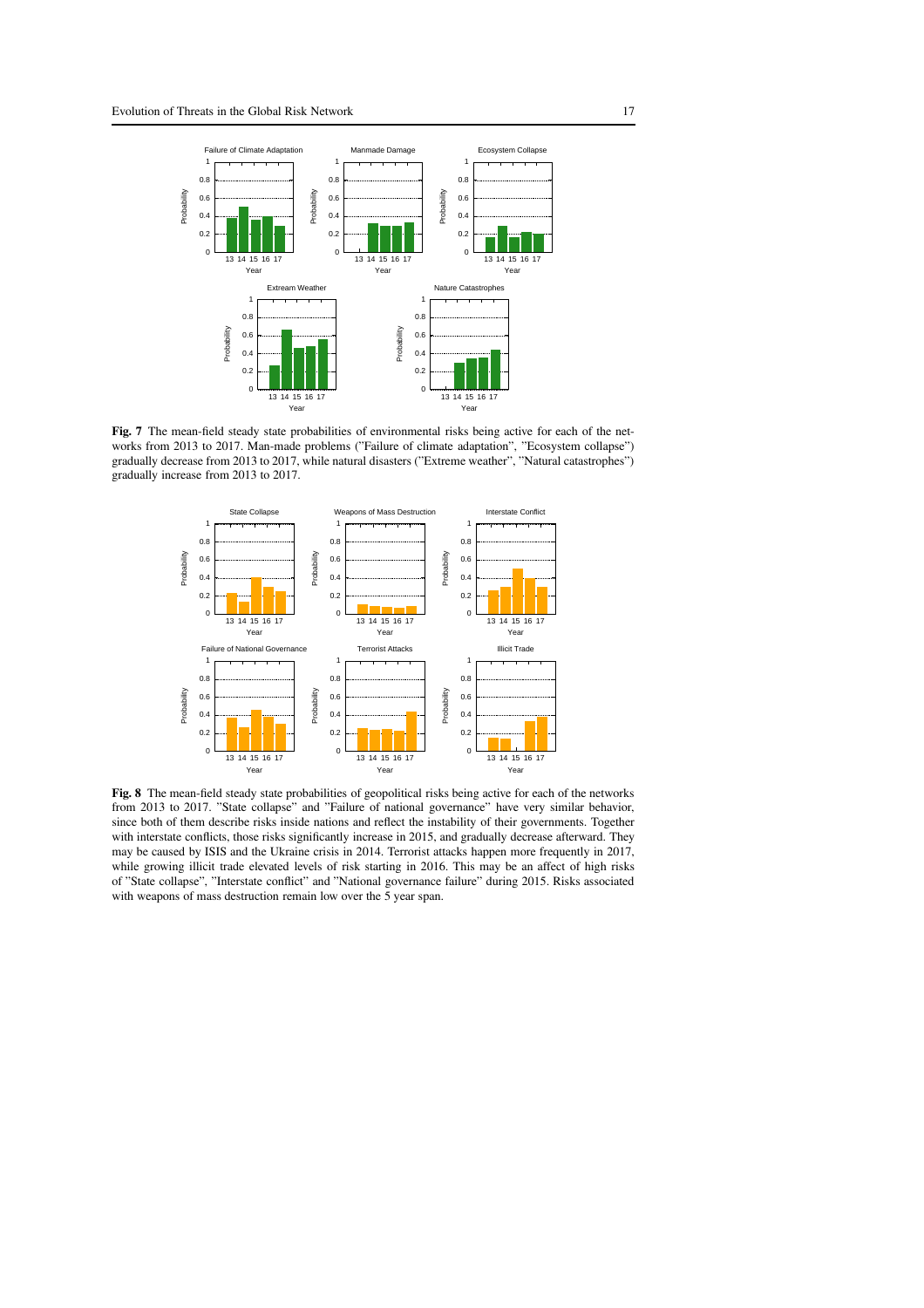

<span id="page-17-0"></span>Fig. 9 The mean-field steady state probabilities of societal risks being active for each network from 2013 to 2017. "Failure of urban planning" greatly decreases after 2014. Food and water crises gradually decrease with the global effort to address them. "Large-scale involuntary migration" drastically increases in 2016, due to the 2015 European Union migration crisis. It is largely affected by high risk of "State collapse", "Interstate conflict" and "National governance failure" in 2015. "Profound political and social instability" gradually increases from 2014 to 2016 as a consequence of rising "Interstate conflict", while "Rapid and massive spread of infectious diseases" maintains a steady and low risk level.



<span id="page-17-1"></span>Fig. 10 The mean-field steady state probabilities of technological risks being active for each network from 2013 to 2017. The peak of "Large-scale cyberattacks" and "Massive incident of data fraud/theft" in 2014 might be triggered by "Global surveillance disclosures" in the latter half of 2013. "Breakdown of critical information infrastructure and networks" and "Adverse consequences of technological advances" pose very little risk. Moreover, with fast-paced advancements in technology, all risks in this category gradually rise.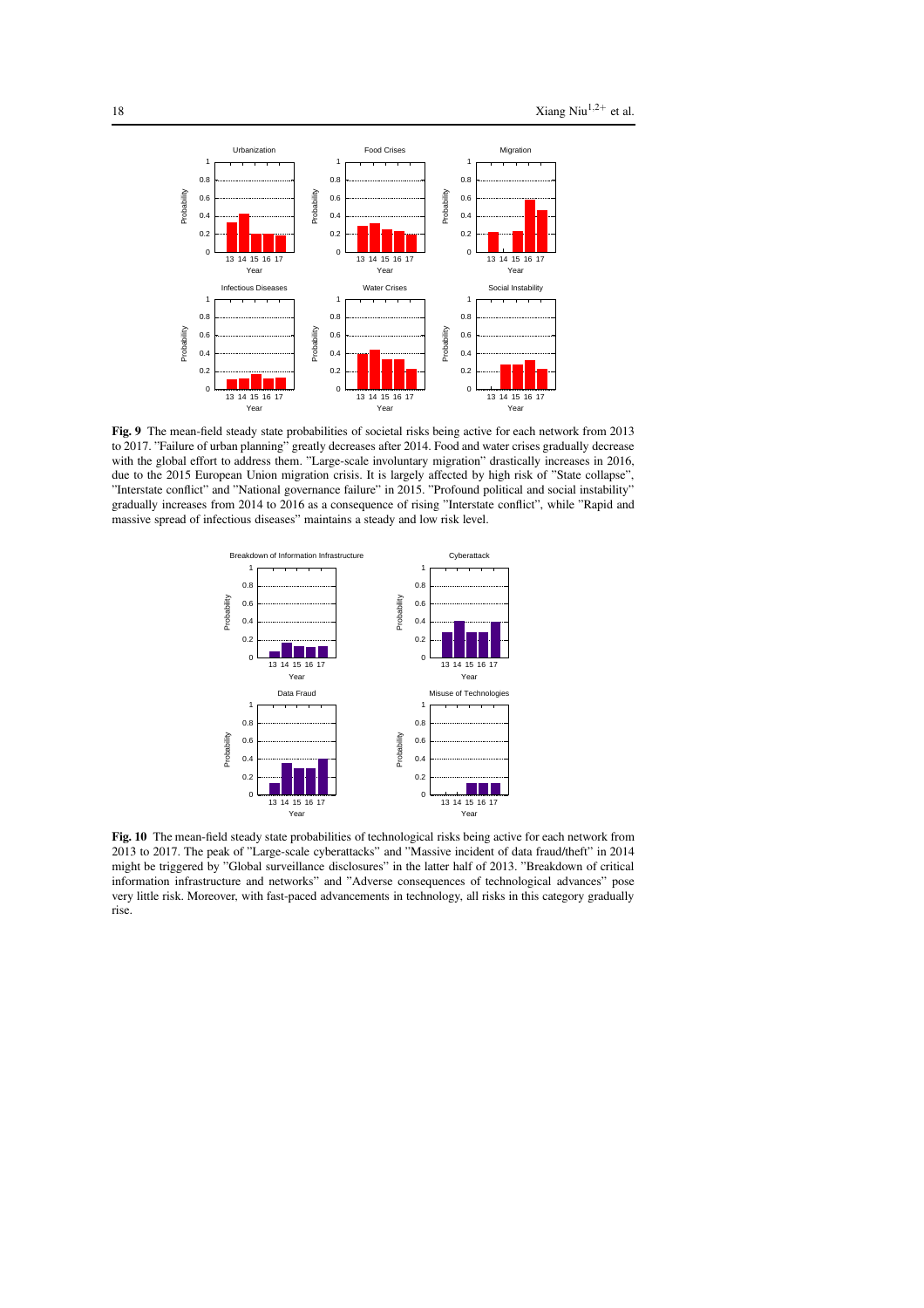

<span id="page-18-0"></span>Fig. 11 The mean-field steady state probabilities of risk activity in all categories for each of the networks from 2013 to 2017. In agreement with the results presented earlier, the economic risks drastically decrease from 2014 and maintain a low level afterward. Environmental risks occur regularly, with the exception of "Extreme weather" during 2014. The geopolitical risks have a small increase in 2015, during which interstate conflicts increase. The average values of societal risks experience a steady rise, but the maximum values have a high variance. That is because the Risk 08 "Severe income disparity" is put into societal risks in 2014, and because "Large-scale involuntary migration" drastically increases in 2016. Technological risks gradually increase with an anomalous spike encountered during 2014.

#### Analytic Probabilities and Empirical Observations

Fig. [5](#page-14-0) shows the analytic probabilities of risk being active at steady state over years. Fig. [3](#page-10-0) depicts the time periods at which specific risk activities were observed and recorded. The analytic probabilities are smoother than the observations because they provide a real numbers instead of a binary signal. Empirical observations contain more detailed information than analytic probabilities. Although there are some differences, their main results are very consistent. Both results show the economic risks becoming inactive after year 2014. The environmental risks happen regularly every year. The geopolitical risks are highly interconnected. The risks "State collapse", "Interstate conflict" and "Failure of national governance" have similar activity time scope. "Terrorist attacks" and "Illicit trade" are becoming important recently. The risk "Migration" had active start from year 2016. The activity of technological risks gradually increases over years.

# Model Validations

#### Parameter Recovery Precision

To test the accuracy of parameter recovery process for each year, we first take the learned  $\alpha$ ,  $\beta$ ,  $\gamma$  as ground truth parameters, then use them to generate 125 test datasets with the same time steps of the historical data. From 125 test dataset, we learned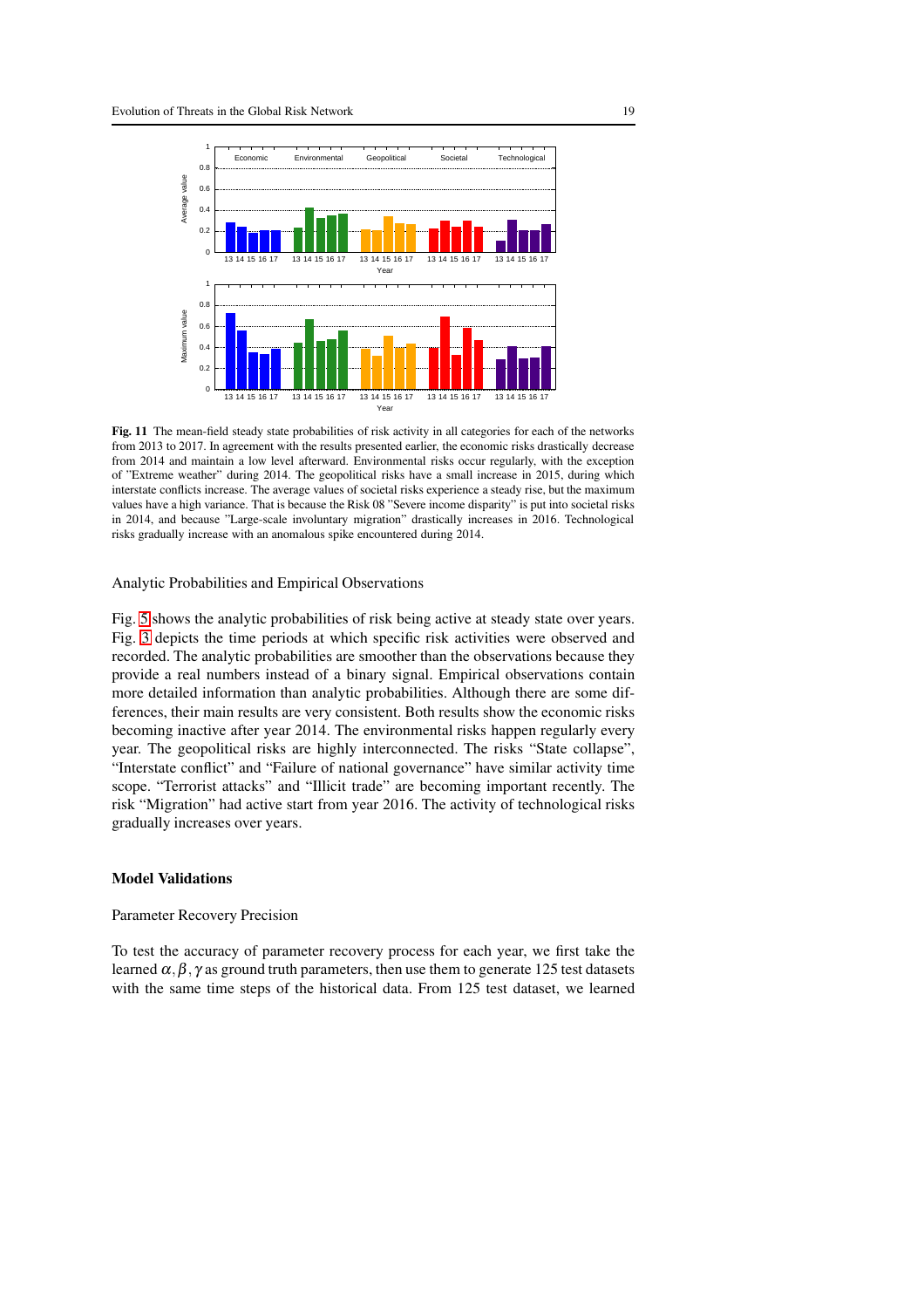<span id="page-19-1"></span>Table 2 Relative error bounds of activation and recovery parameters of global risks from the year 2013 to 2017. Clearly activation bounds are higher, up to 2.5 times higher than corresponding recovery bounds. The former peak at 20% in 2016, while the latter peak at 12% in 2015.

|                                                                        | 2013  | 2014          | 2015 | 2016  | 2017          |
|------------------------------------------------------------------------|-------|---------------|------|-------|---------------|
| activation bound $\parallel$ 0.181 $\parallel$ 0.125 $\parallel$ 0.174 |       |               |      | 0.200 | $\perp$ 0.188 |
| recovery bound                                                         | 0.087 | $0.104$ 0.119 |      | 0.077 | 0.071         |

125 sets of new parameters that we use as sets of as test parameters. We consider activation parameter as  $a\alpha + b\beta$ , where a, b is the average fraction of internal and external activation in a dataset. The recovery parameter equals to  $\gamma$ . From 125 sets test parameters, we first filter out 33.3% outliers with the largest KS distance, defined by Eq. [7,](#page-19-0) to the ground truth parameters, then determine the relative activation bound and recovery bound in the rest 66.6% of the sets. We call those sets validation dataset and we refer to the corresponding parameters as validation parameters.

<span id="page-19-0"></span>
$$
KS(v_1, v_2) = \max_{i} (|v_1[i]/v_2[i] - 1|)
$$
\n(7)

In this experiment,  $v_1$  of Eq. [7](#page-19-0) is a vector of validation parameters, while  $v_2$  is a vector of ground truth parameters. Each vector contains two variables, activation parameter and recovery parameter. Table [2](#page-19-1) shows the bounds of activation and recovery parameters for each year network. In 2013, recovery bound 0.087 represents that within the validation parameters, the largest absolute relative error of recovery parameter to the ground truth recovery parameter is 0.087. For all risk networks, the relative error bound of activation parameter is less than 20%, the relative error bound of recovery parameter is around 10%.

Furthermore, we use the set of ground truth parameters and each set of validation parameters to generate another 12 months of data after the end of ground truth historical data. In this test, we run 100 realizations and calculate the average frequency of risk being active and risk activation for each set of parameters and the results are plotted in Fig. [12.](#page-20-0) The average frequencies of risk being active are the sum of number of risks being active in each month averaged over *R* risks and 12 months. The average frequencies of risk activation are the number of times of any of the risks was activated over the entire simulation averaged over *R* risks. In both tests of all risk networks, the average results of ground truth and validation data are very close. The absolute relative error of results in the worst simulation in validation data to the average results in ground truth data is around 20%.

## Network Effects

We compare the simulation results by CARP model with and without network effect in Fig. [13.](#page-21-0) This test is based on 2013 network and dataset from [\[13\]](#page-26-9). The network model is the simulation of the 2013 network in Fig. [1,](#page-7-0) while the independent model ignores network effects by disregarding all edges. In general, compared with the independent model, the accuracy of the network model is significantly higher as evidenced by having the mean simulated activity closer to historical data than independent model does and by requiring 47% smaller multiple of standard deviation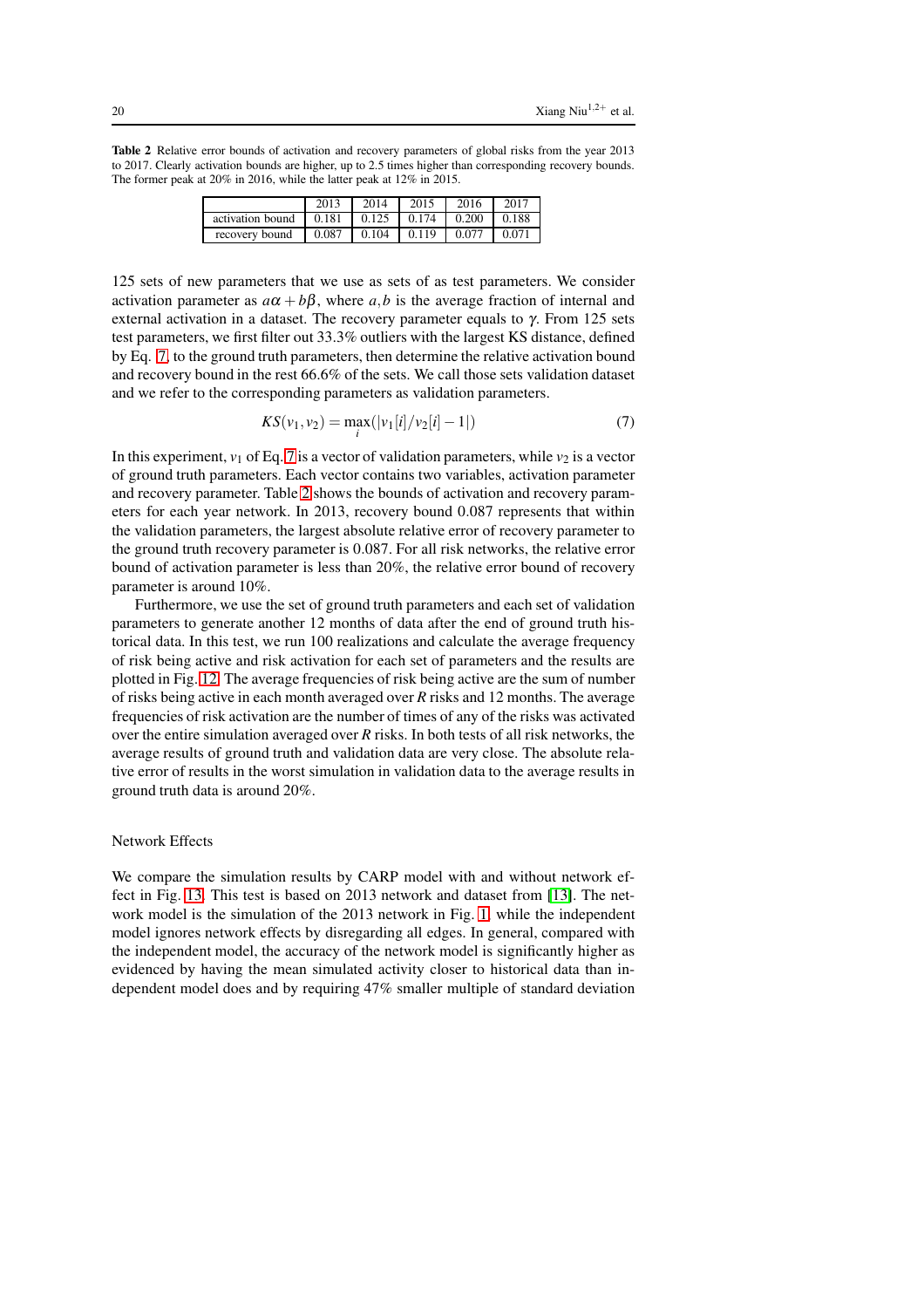

<span id="page-20-0"></span>Fig. 12 Error bounds of average frequencies of risk being active and of risk activation from the year 2013 to 2017. Average real represents the average results in the test of ground truth dataset. Average simulation represents the average results in the test of validation dataset. Worst simulation represents the maximum or minimum results in the test of validation dataset.

bound to cover all historical data than the independent model needs. Some other network effect analyses were presented in [\[21\]](#page-26-17). The results show that the isolated risks (nodes with low degrees) have extremely low external activation fractions and thus are unlikely to be influenced by other risks in the network.

### Sensitivity Tests

In this subsection, we consider another two important factors: likelihood and historical data. Fig. [14](#page-22-0) shows the sensitivity test by changing the likelihood or historical data of single or all risks. The probability of a risk being active at steady state is sensitive to both likelihood and historical data. In the likelihood test, a risk is sensitive to the change of its single likelihood but tolerant to the change of all risks likelihoods. In the historical data test, on the contrary, a risk is tolerant to the change of its single historical activity but sensitive to the change of all risks historical activity.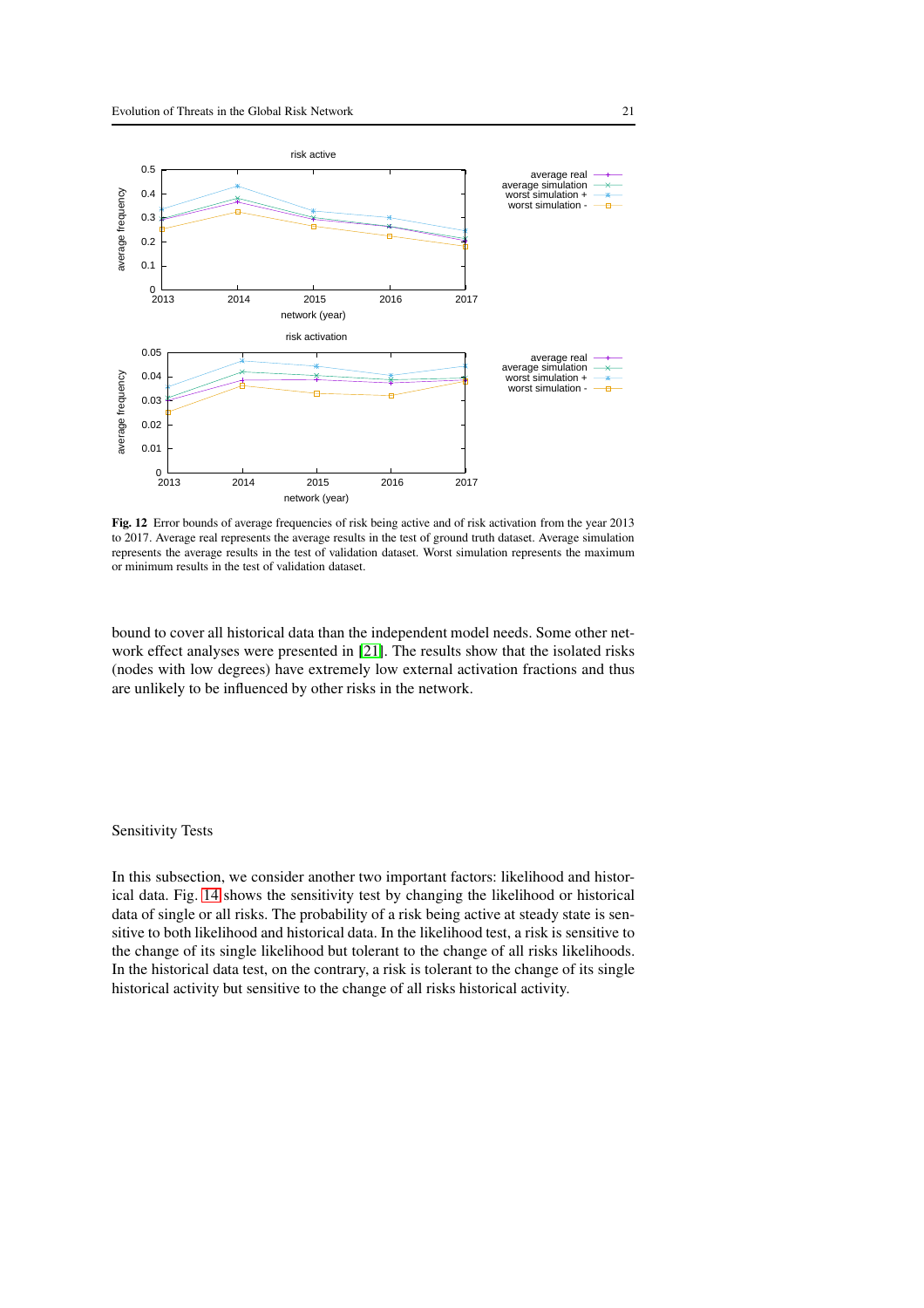

<span id="page-21-0"></span>Fig. 13 The average number of risk activations at each time step, measured over 100 runs, plotted as a function of time for the models with (red line) and without network effects (blue line). For comparison, the black curve represents the number of times risk activation was observed in the historical data. The purple and orange curves demonstrate what multiple of standard deviation is needed to get curves above and below the mean so the cover all points of historical data, for network model and independent model, respectively. This multiple is significantly lower, 1.82, for network model than for independent model (2.67). Thus, the extreme historical data point among 156 such points has probability of 3.4% to appear in network model, which is highly likely, but only 0.38% for the independent model, which in contrast is unlikely to appear with this number of historical data, demonstrating poor match between historical data and the independent model.

#### External Activation

Transition Fractions

With the steady state probability of a risk being active, we can compute the probability of three different transition processes:

- − internal activation:  $A_i^{int} = (1 \hat{p}_i)p_i^{int}$  is the probability of inactive risk *i*  $(1 \hat{p}_i)$ being triggered internally  $p_i^{int}$ .
- − external activation:  $A_i^{ext} = (1 \hat{p}_i)[1 (1 p_{ji}^{ext})^{\sum_{j \in N_i} \hat{p}_j}]$  is the probability of inactive risk *i* (1− $\hat{p}_i$ ) being triggered externally 1 – (1− $p_{ji}^{ext}$ ) $\sum_{j \in N_i} \hat{p}_j$ .
- $\vec{r}$  internal recovery:  $A_i^{rec} = \hat{p}_i p_i^{rec}$  is the probability of active risk *i*  $(\hat{p}_i)$  recovering  $p_i^{rec}$ .

For simplicity, we ignore the probability of a risk being activated both internally and externally with probability  $(1 - \hat{p}_i)p_i^{int}[1 - (1 - p_{ji}^{ext})^{\sum_{j \in N_i} \hat{p}_j}]$  (the value is negligible). Thus, the three transition processes can be treated as independent variables. With the probabilities of transition processes, we can get the fraction of one transition

process to all possible transitions for each risk by setting  $a_i^{int} = \frac{A_i^{int}}{A_i^{int} + A_i^{ret} + A_i^{rec}}$ ,  $a_i^{ext} =$ *A ext i rec A rec i* .

$$
\overline{A_i^{int} + A_i^{ext} + A_i^{rec}}, \, a_i^{rec} = \overline{A_i^{int} + A_i^{ext} + A_i^{rec}}
$$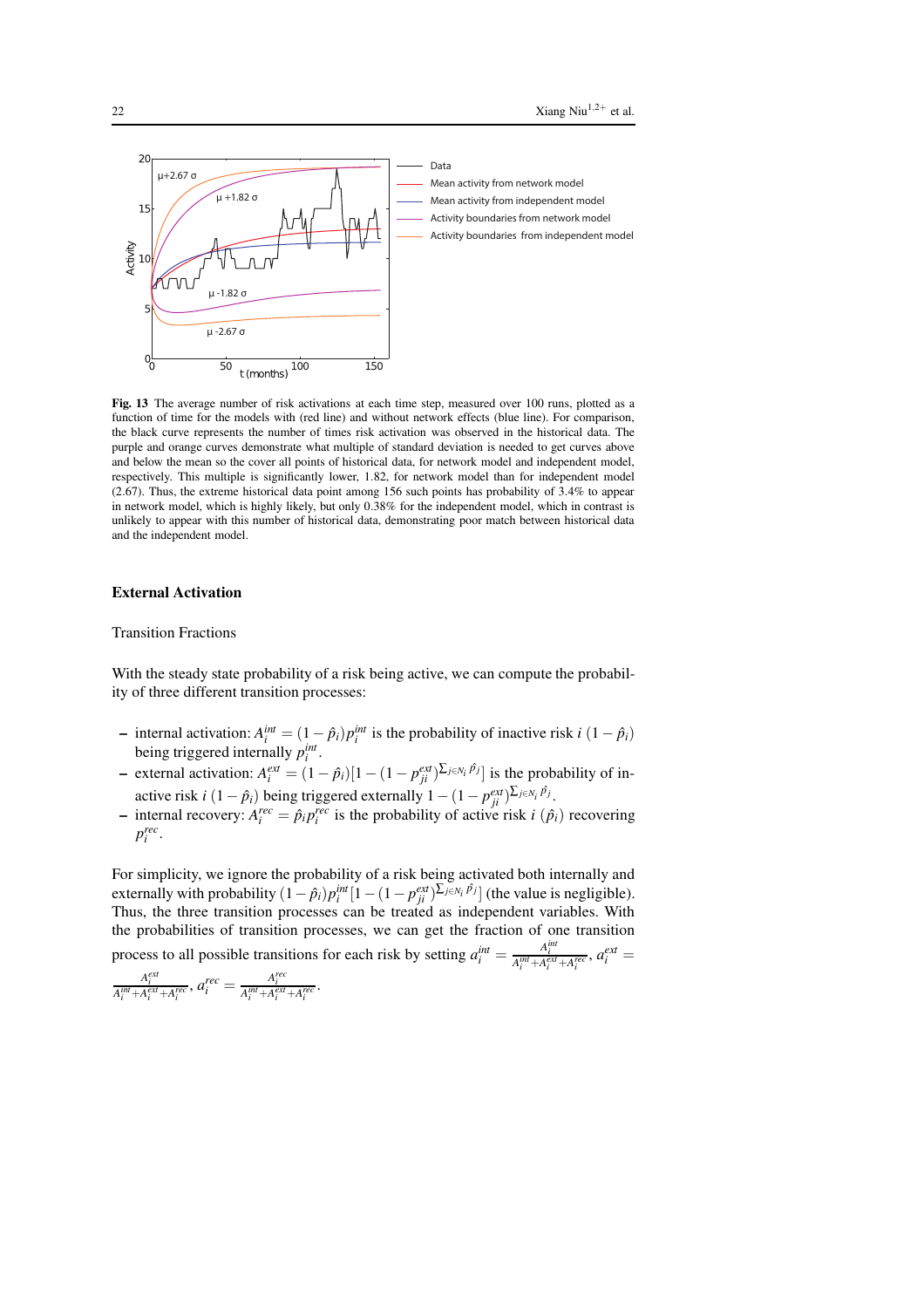

<span id="page-22-0"></span>Fig. 14 The comparison of the probability of risks being active at steady state by changing risk likelihood and historical data. The horizontal axis is the list of all risks grouped by different year and sorted by their probability. The baseline is the probability of risks without any change. The four other tests include reducing only: 1. the normalized likelihood of the single target risk by 10%; 2. the frequency of the single target risk being active in the historical data by 10%; 3. the normalized likelihoods of all risks by 10%; 4. the frequencies of all risks being active in the historical data by 10%.

#### Risk Influence

In this section, we calculate the influence exerted by one risk on others. In the experiments, we first disable a risk *i* by setting its normalized likelihood  $L<sub>i</sub> = 0$ , and then calculate the new external activation frequency of risk *j* as  $a_{j-i}^{ext}$  ( $j \neq i$ ). We obtain

$$
I_{i \to j} = a_j^{\text{ext}} - a_{j-i}^{\text{ext}},\tag{8}
$$

where  $I_{i\rightarrow j}$  is an indicator of the influence that risk *i* exerts on risk *j*, quantifying the external activation effects of risk *i* onto risk *j*.

Fig. [15](#page-23-0) shows the influence of a category of risks on other categories, which discerns between cause and correlation of risks. From 2013 to 2017, the most significant changes in risk influence categories are observed for economic and technological risks. The economic risks used to be the most influential risks and had the highest impact on other risks. However, as of 2017 their influence decreased. Instead, the influence of geopolitical and societal risks increased. In 2013, technological risks were the least vulnerable risks and had very limited influence on others. Although they are still the least influential risks in 2017, we can see an increasing trend in their influence. As shown in Fig. [1](#page-7-0) and [2,](#page-8-0) the 2014 and 2016 risk networks are sparser than the others. In a sparse risk network, risks have a higher tendency to connect with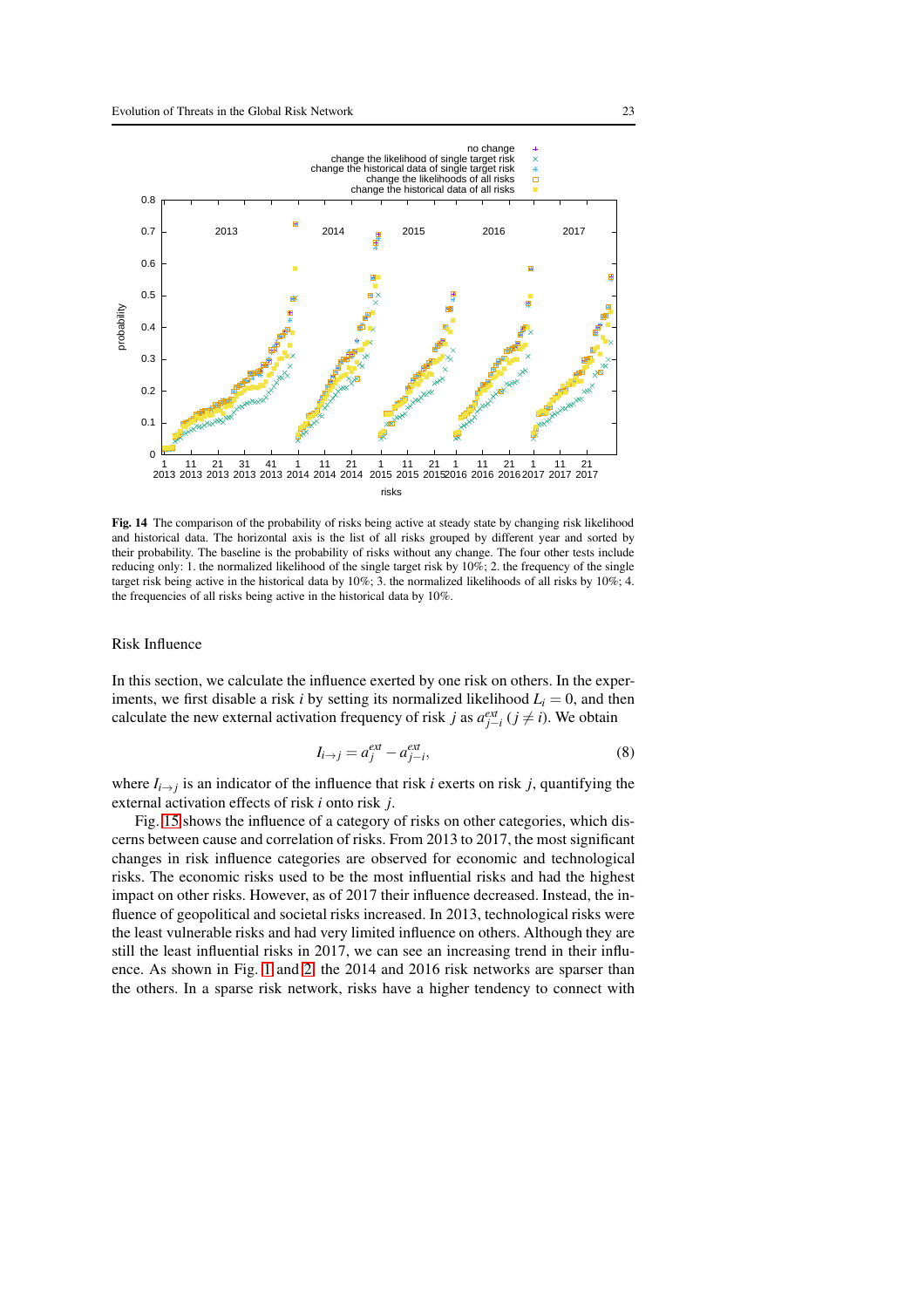

<span id="page-23-0"></span>Fig. 15 Influence among risk categories, normalized using a logarithmic scale. With the unity-based normalization of the influences, we find that most categories have large self-influence (diagonal elements).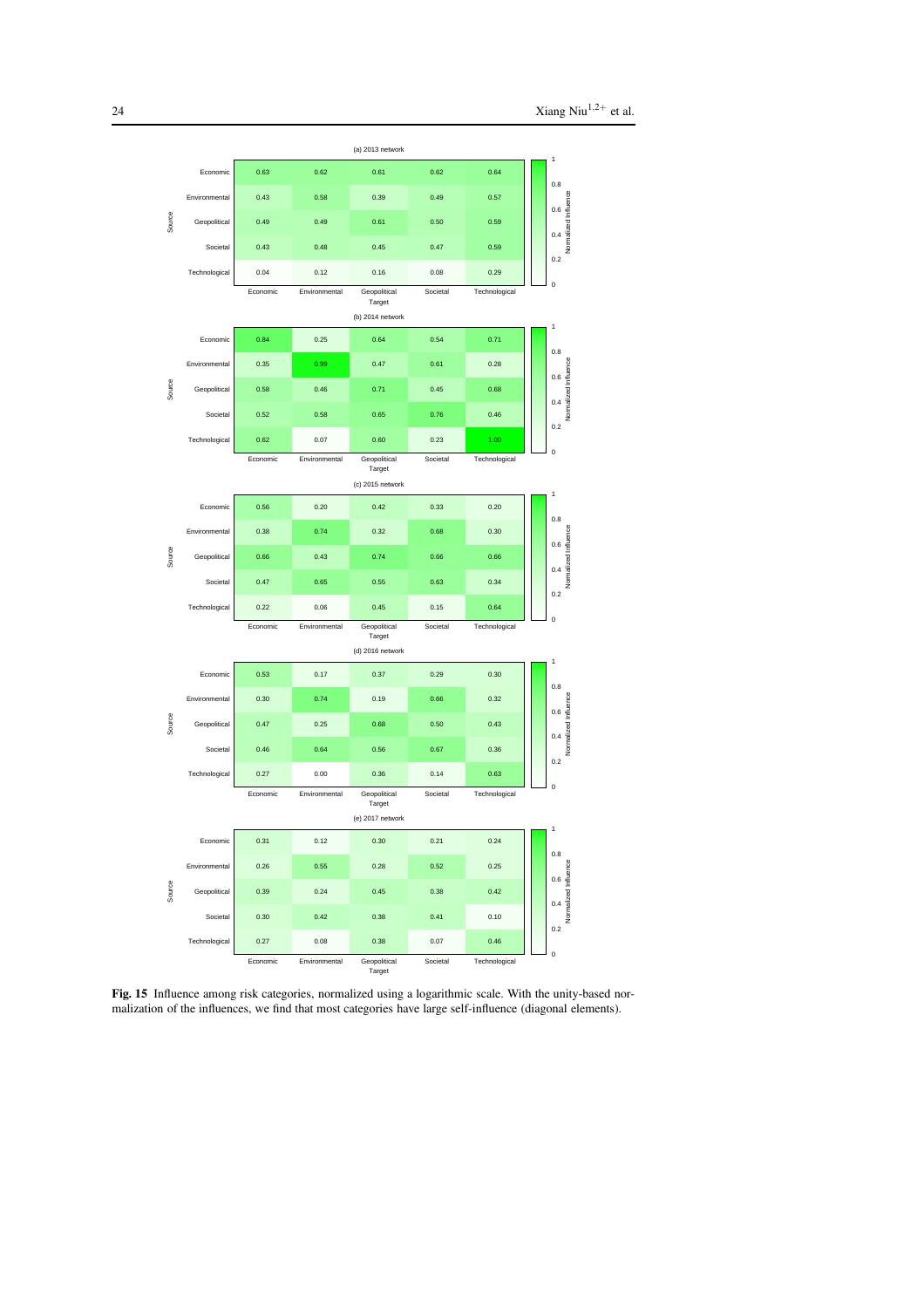ones in the same category. Thus, the risk categories in 2014 and 2016 have largest self-influence in Fig. [15.](#page-23-0)

#### **Conclusions**

Here, we use the CARP model to simulate cascades in the global risk networks. With the most likely model parameters obtained through MLE (maximum likelihood estimation) and applied to a real event dataset, we compute the mean-field steady state probabilities of risks being active for each year from 2013 to 2017. The results obtained for the annual risk networks from 2013 to 2017 show significant changes in the asymptotic mean-field probabilities of risk activation. Applying the approach to finding bounds on recovery in CARP model presented in [\[14\]](#page-26-10) to the global risk network, we measure the error of model parameter recovery and find that it is bounded by  $\pm 20\%$  of the values obtained with historical data for years from 2013 to 2017. The corresponding error of the risk activity is smaller but of similar magnitude. Since the range of values for critical risks reported above was much larger, we can conclude that we have enough historical data to support the conclusions of our paper. Finally, by computing the difference of external activation frequencies of risk *j* with enabled and disabled risk *i*, we define the influence  $I_{i\rightarrow j}$  that risk *i* exerts on risk *j*. The results for the annual risk networks from 2013 to 2017 demonstrate that the influence among risks changes significantly over the years.

With the CARP model, we first compare yearly risks and then measure the quantitative changes of risks that provide an interesting view on evolution of the global economy and its risks. The activation probabilities and influences of economic risks are dramatically reduced as a result of economic recovery since 2014. The increase in activation probability of state collapse, terrorist attacks, illicit trade and migration show the negative effects of the failure of global governance, especially inaction of certain international bodies, like the Security Council of the United Nations. Technological risks are becoming more influential as well due to the increase of private data leaks. In each year from 2013 to 2017, the significance of economic threats decreases, while geopolitical and societal risks become more detrimental. All those analytic results are consistent with empirical observations. The quantitative analysis of our method creates a basis for developing tools for predictions of future risk network evolution and for guidance how to reduce damages caused by future risk cascades.

## Abbreviations

AGGI: Annual greenhouse gas index, CARP: Cascading alternating renewal processes, CTA: Collaborative Technology Alliance, DTRA: Defense Threat Reduction Agency, EU: European Union, FAO: Food and Agriculture Organization, ISIS: Islamic State in Iraq and Syria, KS: Kolmogorov-Smirnov,MLE: Maximum likelihood estimation, NATO: North Atlantic Treaty Organization, RPI: Rensselaer Polytechnic Institute, SIS: Susceptible-Infectious-Susceptible, U.S.: the United States, WEF: World Economic Forum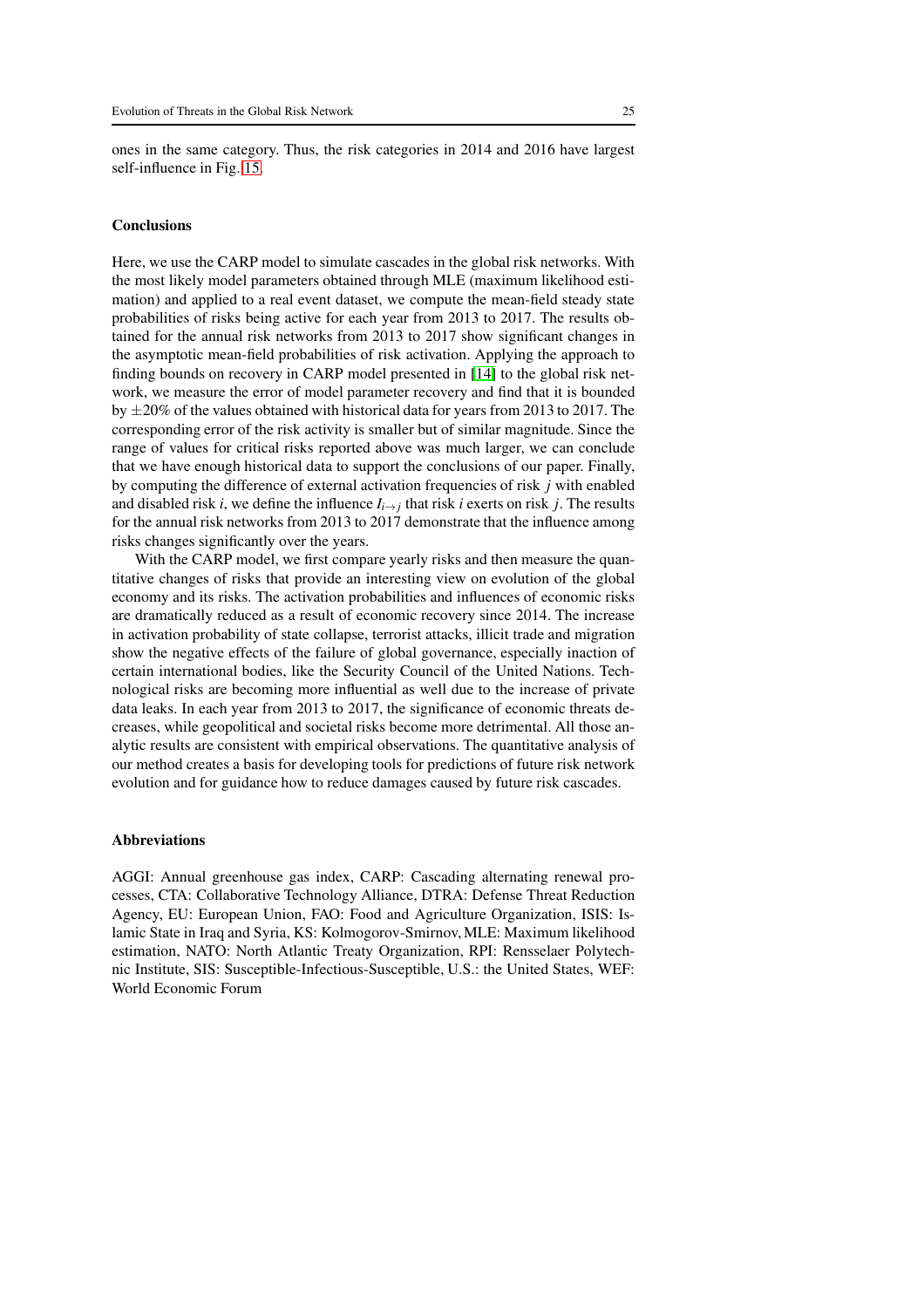# Availability of data and material

Data are available online via WEF website, see bibliography.

## Funding

This work was supported in part by the Army Research Laboratory under Cooperative Agreement Number W911NF-09-2-0053 (the Network Science CTA), by the Army Research Office grant no. W911NF-16-1-0524, and by DTRA Award No. HDTRA1- 09-1-0049. The views and conclusions contained in this document are those of the authors.

## Competing interests

The authors declare that they have no competing interests.

## Author's contributions

Designed research: X.N., B.K.S., G.K., A.M.; Performed research: X.N., B.K.S.; Analyzed data: X.N., B.K.S., G.K., A.M.; Wrote and edited the paper: X.N., A.M., G.K., B.K.S.

### Acknowledgments

The authors thank Dr. Noemi Derzsy for helpful discussion of this work in its preliminary stages.

## Author details

<sup>1</sup>Network Science and Technology Center, Rensselaer Polytechnic Institute (RPI), 110 Eighth Street, NY 12180 Troy, USA. <sup>2</sup>Department of Computer Science, Rensselaer Polytechnic Institute (RPI), 110 Eighth Street, NY 12180 Troy, USA. <sup>3</sup>Department of Physics, Rensselaer Polytechnic Institute (RPI), 110 Eighth Street, NY 12180 Troy, USA.

#### References

- <span id="page-25-0"></span>1. Moussawi, A., Derzsy, N., Lin, X., Szymanski, B.K., Korniss, G.: Limits of predictability of cascading overload failures in spatially-embedded networks with distributed flows. Sci. Rep. 7(11729) (2017)
- <span id="page-25-1"></span>2. Dobson, I., Carreras, B.A., Lynch, V.E., Newman, D.E.: Complex systems analysis of series of black-
- <span id="page-25-2"></span>outs: Cascading failure, critical points, and self-organization. Chaos 17(2), 026103 (2007)
- 3. Haldane, A.G., May, R.M.: Systemic risk in banking ecosystems. Nature 469(7330), 351 (2011)